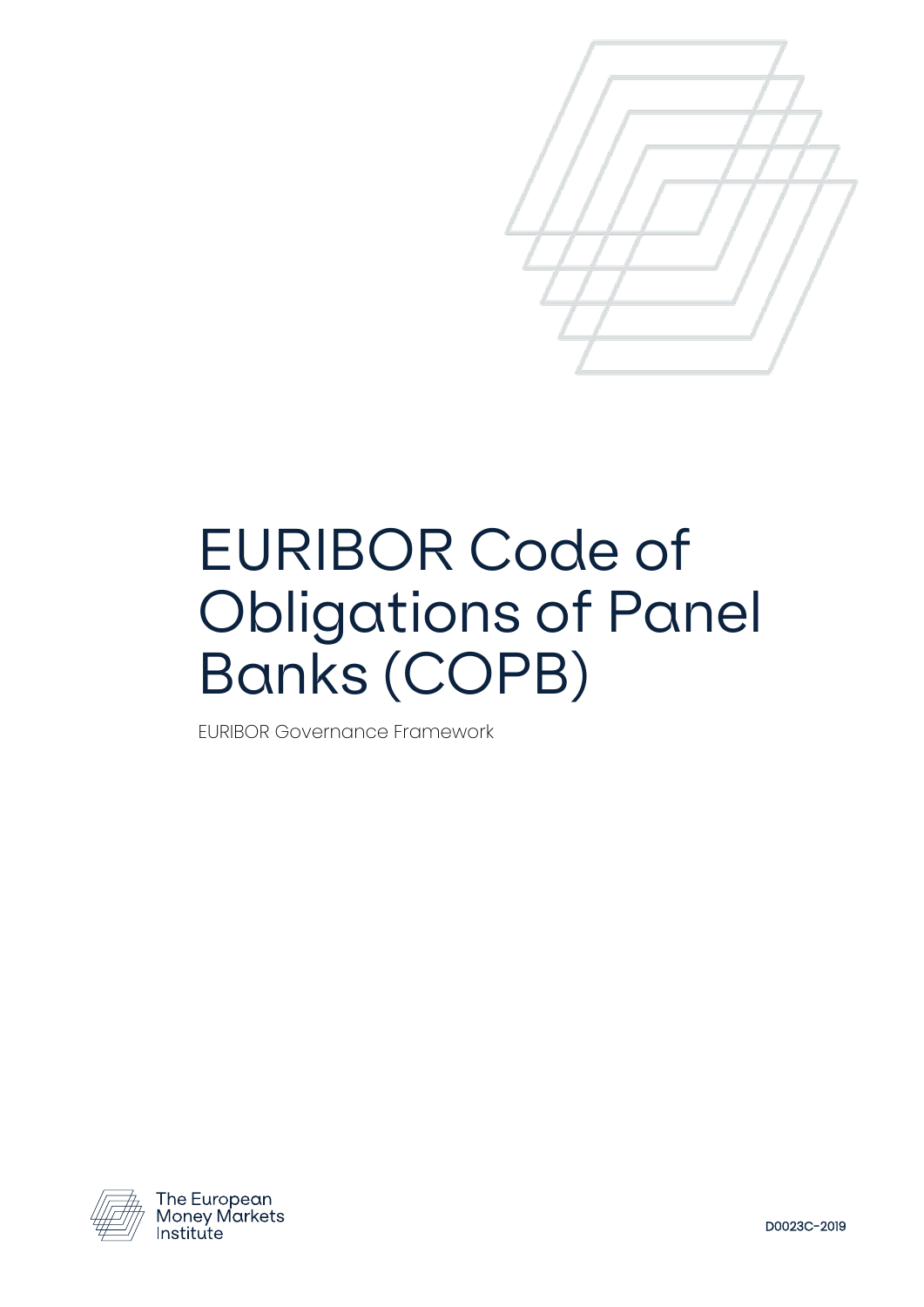# Document information

| Document title        | <b>EURIBOR Code of Obligations of Panel Banks</b> |                |            |
|-----------------------|---------------------------------------------------|----------------|------------|
| <b>EMMI</b> reference | D0023C-2019                                       |                |            |
| Approved by:          | <b>EURIBOR Steering Committee</b>                 | Approval Date: | 23 01 2019 |
|                       | <b>Board of Directors</b>                         | Approval Date: | 31012019   |
|                       | General Assembly                                  | Approval Date: | 31012019   |
|                       | <b>EURIBOR Oversight Committee</b>                | Approval Date: | 10 03 2021 |
|                       | <b>Board of Directors</b>                         | Approval Date: | 24 03 2021 |
|                       | <b>EURIBOR Oversight Committee</b>                | Approval Date: | 15 03 2022 |
|                       | <b>Board of Directors</b>                         | Approval Date: | 17 05 2022 |

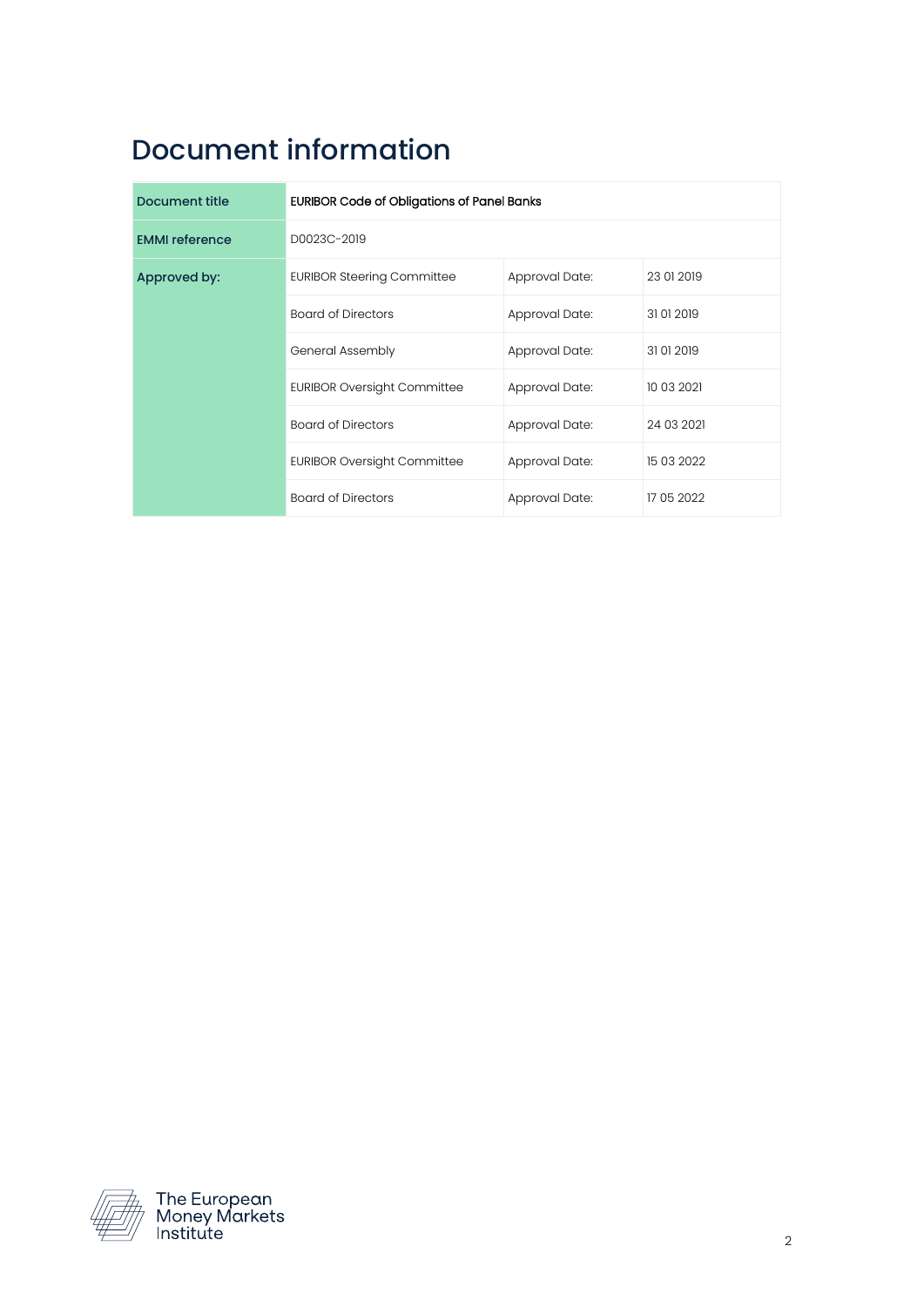# **Table of contents**

| 1.              |                  |     |
|-----------------|------------------|-----|
| 2.              |                  |     |
| 3.              |                  |     |
|                 |                  |     |
| 4.              |                  |     |
| 5.              |                  |     |
| 6.              |                  |     |
| 7.              |                  |     |
| 8.              |                  |     |
| 9.              |                  |     |
| 10.             |                  |     |
|                 |                  |     |
| 10.1            |                  |     |
| $\mathbf{11}$ . |                  |     |
| 12.             |                  |     |
| 13.             |                  |     |
| 13.1            |                  |     |
| 13.2            |                  |     |
| 13.3            |                  |     |
| 14.             |                  |     |
|                 |                  |     |
| 15.             |                  |     |
| 16.             | Record retention | -19 |
| 17.             |                  |     |
|                 |                  |     |
| 18.             |                  |     |
| 19.             |                  |     |
| 20.             |                  |     |
| 21.             |                  |     |

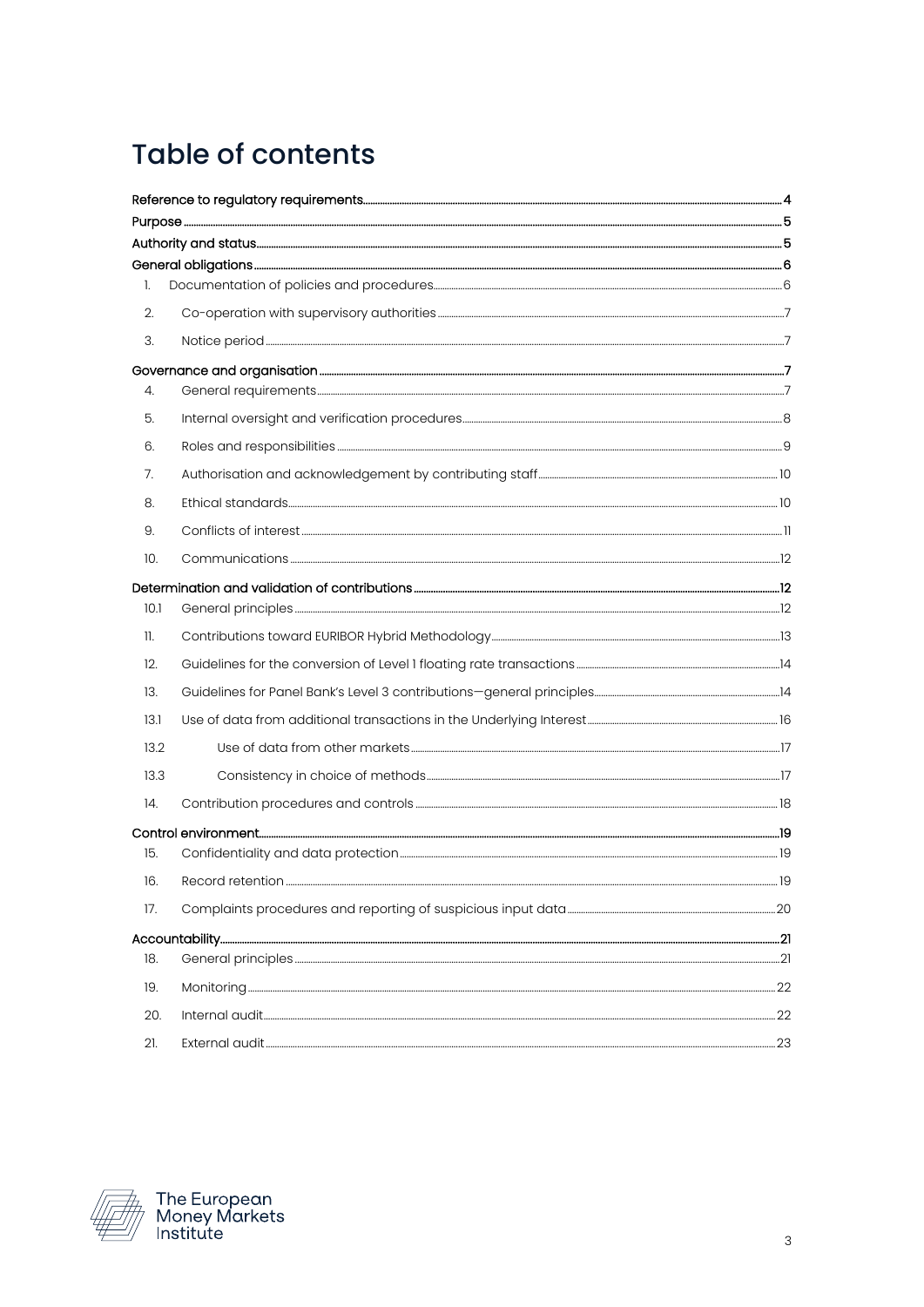# <span id="page-3-0"></span>Reference to regulatory requirements

For ease of reference, next to each paragraph in all documents of the EURIBOR Governance Framework, EMMI includes an explicit mention to the applicable EU BMR requirement, e.g.

BMR  $5, 3(c)$  Refers to article 5, paragraph 3, point  $(c)$  in the EU BMR.

Annex 1 Reference to Annex 1 on interest rate benchmarks in the EU BMR.

Furthermore, in case the requirement arises from a regulatory technical standard (RTS) developed by ESMA, EMMI refers to the RTS by indicating the article for which it provides further specification, e.g.

RTS 5, 2.1 Refers to article 2.1 on the RTS further specifying the requirements in EU BMR article 5 on procedures and characteristics of the oversight function.

In case the corresponding RTS includes an annex complementing its main text, reference to the annex will be made applying the same logic, e.g.

Annex 5, 1 Refers to article 1 in the annex to the RTS article further specifying the requirements of EU BMR article 5.

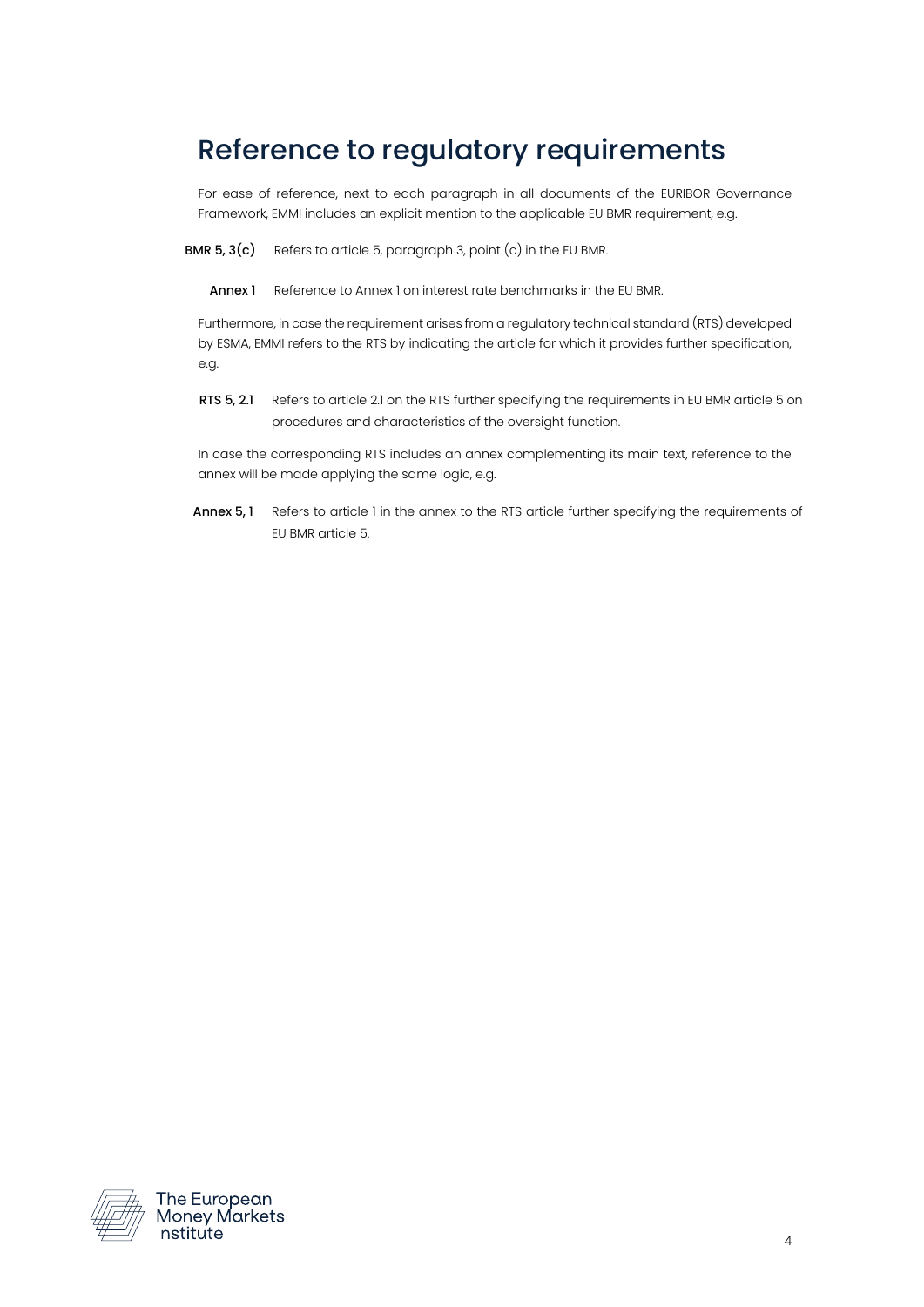# <span id="page-4-0"></span>Purpose

- BMR 15 1. The European Money Markets Institute, as Administrator of EURIBOR, has the responsibility to set uniform standards for EURIBOR Panel Banks (hereinafter, Panel Banks) with respect to their activities in contributing data for the provision of the benchmark. These standards are defined in the EURIBOR Code of Obligations of Panel Banks (hereinafter COPB).
- **BMR 15, 1** 2. The primary objectives of the COPB are:
	- i) to ensure the integrity of EURIBOR by setting baseline standards for the contribution of input data by Panel Banks;
	- ii) to define specific obligations for Panel Banks with respect to governance, methodologies, control frameworks and independent review related to their contributions;
	- iii) to assist Panel Banks establishing and maintaining a robust internal control environment in order to discharge their obligations with respect to EURIBOR; and
	- iv) to provide transparency to stakeholders regarding the standards for the provision of EURIBOR.

# <span id="page-4-1"></span>Authority and status

- 3. The COPB forms an integral component of the EURIBOR Governance Framework and has been adopted on 31 January 2019 by EMMI's General Assembly (hereinafter, the General Assembly), following a recommendation by EMMI's Board of Directors (hereinafter, the Board) and by the EURIBOR Steering Committee (as of December 2020: the Oversight Committee).
- 4. The COPB shall be made available to the public on EMMI's website.
- 5. The COPB will be reviewed by the Oversight Committee at least annually. Enhancements will be introduced where appropriate in order to cope with changes in market conditions, relevant legislation or regulations, as well as with the developments of enhanced international standards for benchmark provision.
- **BMR 15, 1** 6. Panel Banks should confirm compliance with the COPB to EMMI on an annual basis. If recent changes have been introduced in the COPB and a Panel Bank is not yet in compliance at the time of the annual confirmation, EMMI and the Panel Bank should discuss and agree on a reasonable timeframe to achieve full compliance. EMMI will inform its competent authorities on any instance of non-compliance.
- **BMR 15, 1** 7. A Panel Bank experiencing difficulty in complying with a standard required by the COPB should notify EMMI, detailing the reasons for non-compliance and providing relevant mitigating organisational controls or processes.
	- 8. The standards set in this COPB are additional to and do not supersede any relevant legislation, regulation or other regulatory guidance applicable to Panel Banks. EMMI

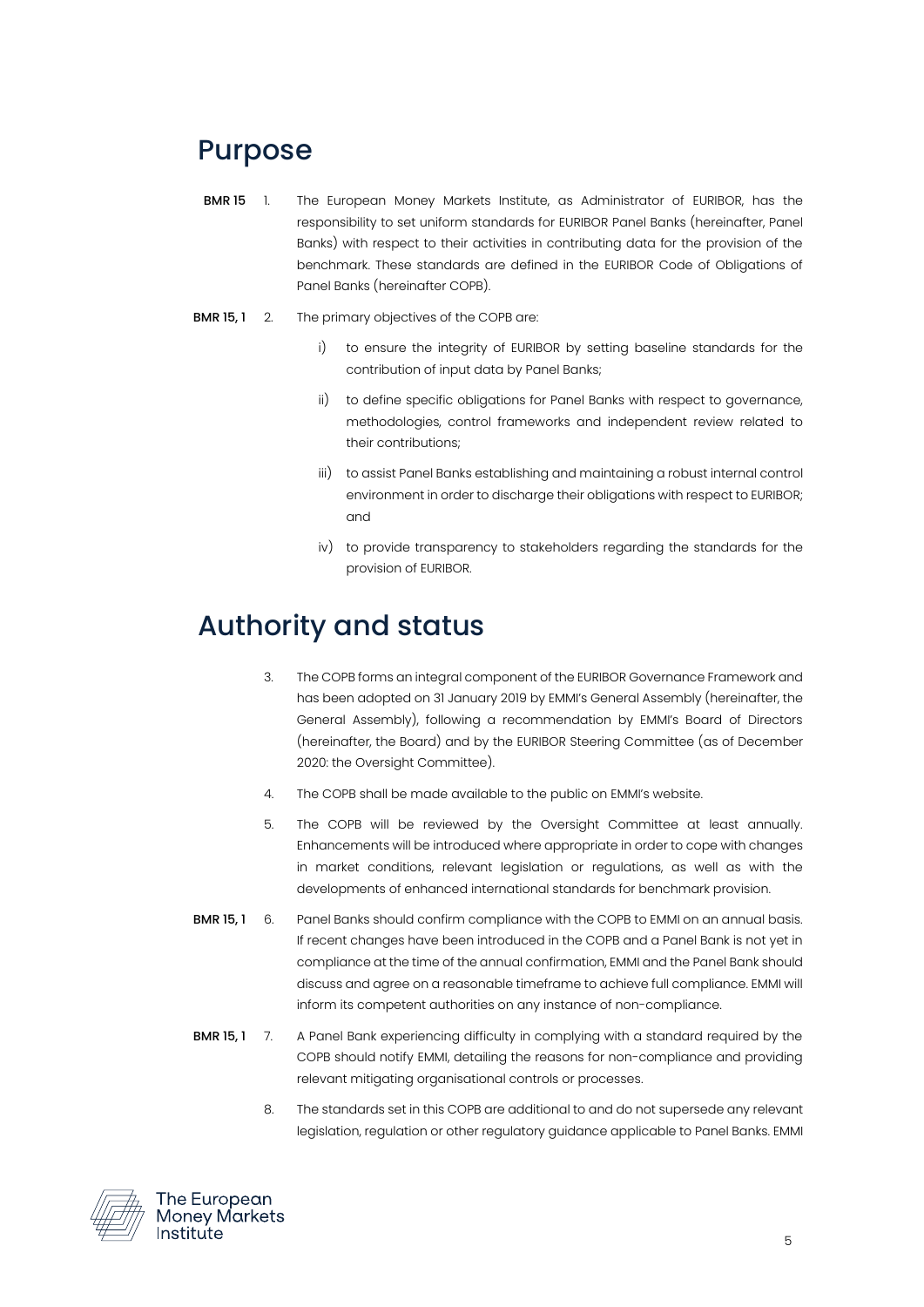and the competent supervisory authorities should be notified of any potential inconsistency between the COPB and such legislation or regulation.

9. In particular, Panel Banks should ensure they comply with BMR requirements for supervised Panel Banks (BMR art. 16) and any requirement from their competent authority.

# <span id="page-5-0"></span>General obligations

#### <span id="page-5-1"></span>1. Documentation of policies and procedures

- 10. Panel Banks should ensure that their internal policies and procedures regarding organisational arrangements, processes and control frameworks for activities related to their contributions to EURIBOR are:
	- compliant with BMR requirements for supervised Panel Banks;
	- compliant with the requirements established in the COPB;
	- fully and specifically documented; and
	- readily available for the independent reviews required under Section 'Accountability' of this COPB.

<span id="page-5-2"></span>BMR 15,  $2(c)$  11. BMR 15, 2(d) RTS 15, 1.1 Policies to be developed and maintained by Panel Banks shall include but not be limited to: i) an input data policy that includes at least a description of:

- RTS 15, 3 RTS 15, 4.3 the data to be taken into account in determining the input data contribution; and • the data that the Panel Bank may exclude from a contribution of input data, detailing the reasons for which that data may be excluded. • a procedure to address any errors in the contributed input data. ii) a policy on the transmission of data to EMMI that includes at least: • a description of the process to be used for the secure transfer of data; and • contingency plans for submitting input data in the event of: technical or operational difficulties, temporary absence of a submitter, or the unavailability of the input data required by the methodology. BMR 15, 2(d) RTS 15, 5 12. The principles guiding the use of discretion in the input data policy referred to in paragraph [11](#page-5-2) of this COPB should specify at least the following:
	- i) the circumstances in which the Panel Bank may exercise discretion;
	- ii) the individuals within the Panel Bank who are permitted to contribute on their behalf and, in particular, derive Level 3 contributions ('submitters');

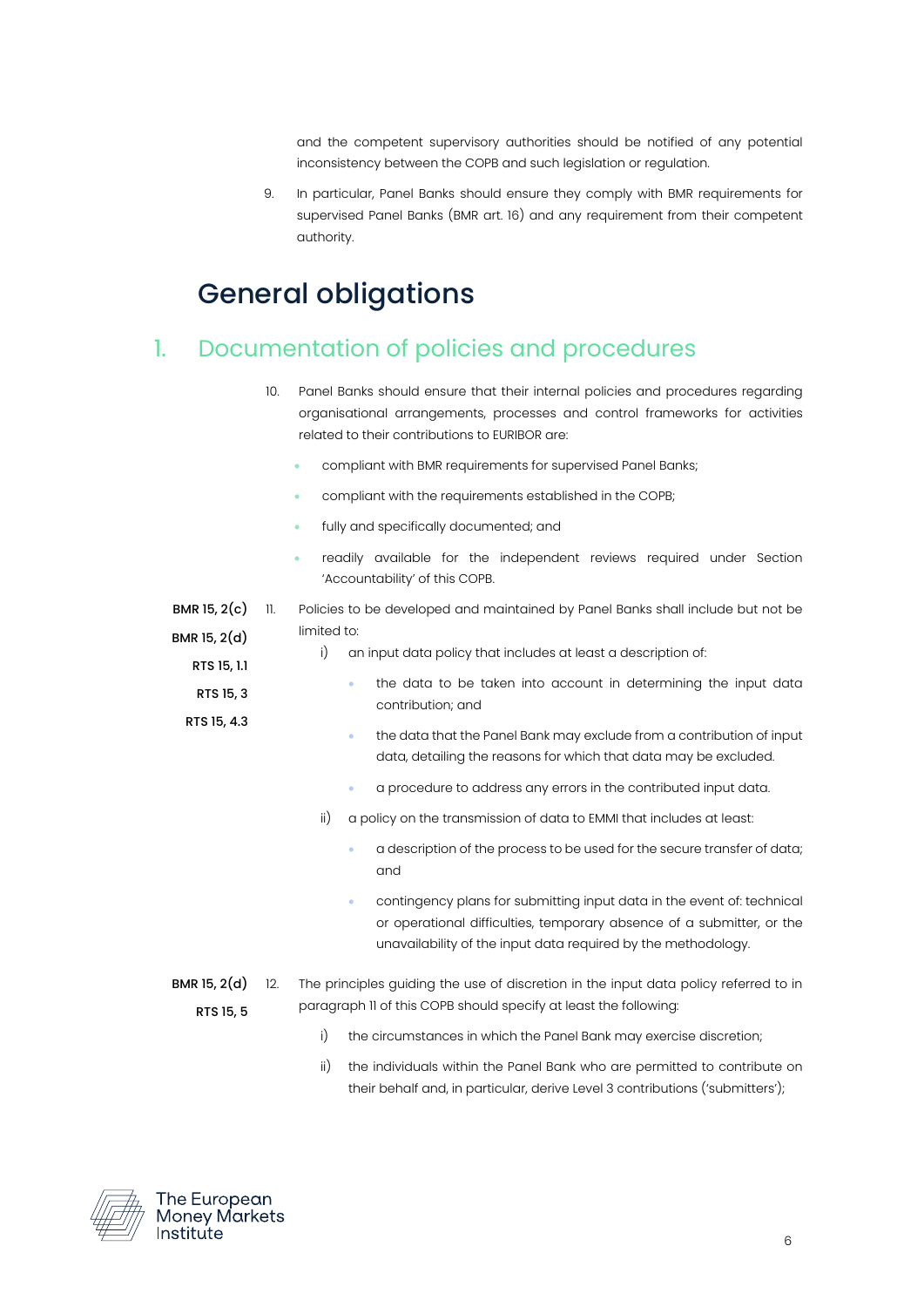- iii) the internal controls that regulate the exercise of the Panel Bank's discretion in accordance with its policies; and
- iv) the individuals within the Panel Bank who are authorised to conduct an expost evaluation of contributed data and, in particular, Level 3 contributions.

#### <span id="page-6-0"></span>2. Co-operation with supervisory authorities

13. A Panel Bank should comply with any reasonable query from its competent supervisory authorities related to its Panel Bank activities and is encouraged to cooperate with the supervisory authorities responsible for other participants involved in EURIBOR determination.

#### <span id="page-6-1"></span>3. Notice period

14. In order to minimise potential disruption to the determination of EURIBOR, a Panel Bank should give at least a six week notice to EMMI before voluntarily withdrawing from the Panel.

# <span id="page-6-2"></span>Governance and organisation

#### <span id="page-6-3"></span>4. General requirements

- BMR 15, 2(d) 15. Panel Banks should establish and maintain effective organisational, internal oversight and staff resourcing arrangements for their activities related to their contribution to EURIBOR. These arrangements should ensure that:
- BMR 15, 2(d) 16. An effective organisation structure is in place ensuring that contributions are made in a disciplined and controlled fashion, in conformity with EMMI's requirements;
	- 17. In general, Panel Banks will leverage their existing organisation structure to accommodate the contribution activities. EMMI notes that the internal structures of Panel Banks may differ significantly from one to another and that some flexibility in the detailed application of the COPB in individual Panel Banks might be necessary.
- BMR 15, 2(d) 18. Clear roles and responsibilities are assigned to the units, management and staff associated with performing, overseeing and reviewing the contributions activities;
- BMR 15, 2(b) 19. Managers and staff involved in the contribution process possess sufficient knowledge and expertise for the conduct of their duties, are specifically authorised within the Panel Bank to perform such duties, and acknowledge their obligations;
- BMR 15, 2(d) 20. Potential conflicts of interest associated with EURIBOR related activities within the Panel Bank or between the Panel Bank and third parties, are identified, avoided or mitigated, documented and disclosed.

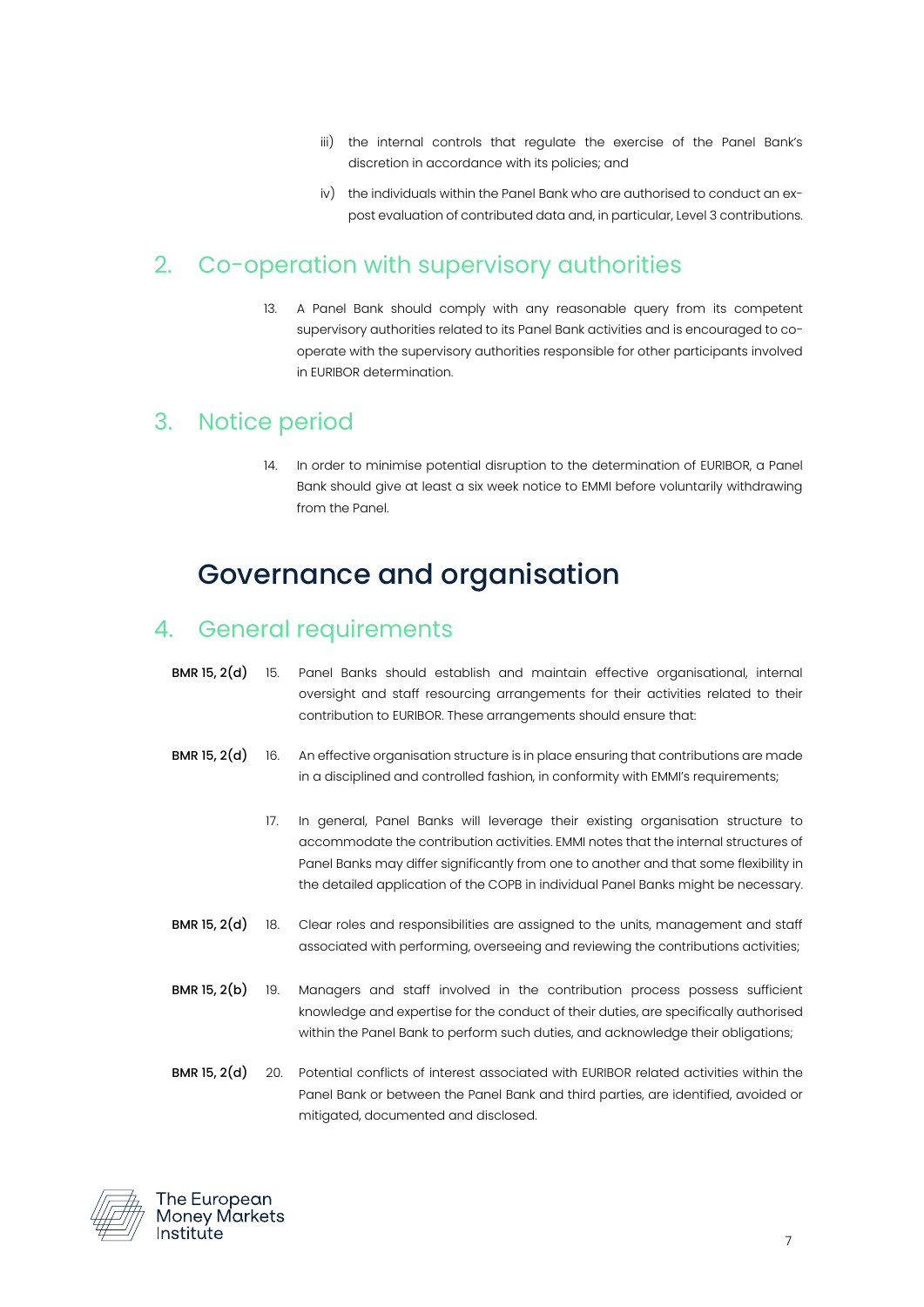## <span id="page-7-0"></span>5. Internal oversight and verification procedures

- BMR 11 21. Panel Banks should have in place adequate internal oversight and verification procedures.
- RTS 11, 3 22. Where input data is contributed from a front office function, the internal oversight and verification procedures that Panel Banks must have in place should include a three level control model as specified in paragraph[s 23,](#page-7-1) [24](#page-7-2) an[d 25](#page-8-1) hereunder. :
- <span id="page-7-1"></span>RTS 11, 3.1(a) 23. The internal function serving as a the first level of control for the contribution of input data shall be responsible for carrying out the following duties:
	- undertaking an effective check of input data prior to its contribution, including ensuring compliance with any requirement for the validation of input data, and reviewing input data prior to its contribution with respect to its integrity and accuracy;
	- checking that the submitter is authorised to contribute input data on behalf of the Panel Bank in accordance with paragraph [32;](#page-9-2)
	- ensuring that access to contributions of input data is restricted to persons involved in the contribution process, except where access is necessary for audit purposes, investigation purposes or purposes required by law.
- <span id="page-7-2"></span>RTS 11, 3.1(b) RTS 15, 4.1 24. The internal function serving as the second level of control shall be responsible for carrying out the following duties:
	- conducting a review of input data after its contribution, independent of the review carried out by the first level control function, in order to confirm the integrity and accuracy of the contribution;
	- establishing and maintaining a whistle-blowing procedure that includes appropriate safeguards for whistle-blowers, as per Section [17;](#page-19-0)
	- establishing and maintaining procedures for the internal reporting of any attempted or actual manipulation of the input data, for any failure to comply with the Panel Bank's own benchmark-related policies and for the investigation of such events as soon as they become apparent;
	- establishing and maintaining internal reporting procedures for reporting any operational problems in the contribution process as soon as they arise;
	- ensuring regular presence in person of a staff member from the second level control function in the office area where the front office function is based;
	- maintaining oversight of relevant communications between front office function staff directly involved in contributing input data and also of relevant communications between such staff and other internal functions or external bodies;
	- establishing, maintaining and operating a conflicts of interest policy in line with Sectio[n 9.](#page-10-0)

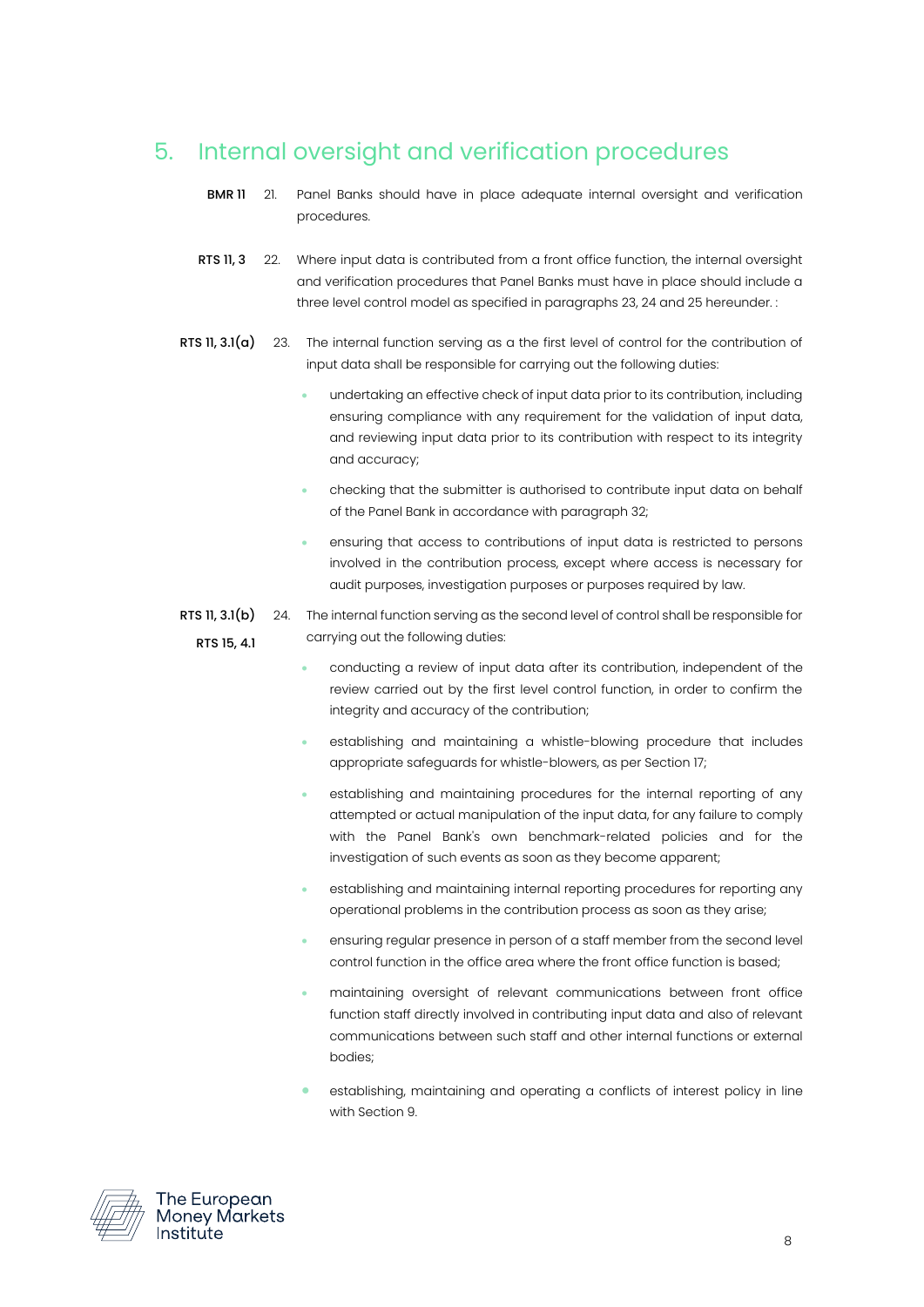- <span id="page-8-1"></span>RTS 11, 3.1(c) 25. The internal function, independent from the first and second level control functions, serving as the third level of control, shall be responsible for performing checks, on a regular basis, on the controls exercised by the other two control functions.
- <span id="page-8-3"></span><span id="page-8-2"></span>RTS 11, 3.1(d) 26. Panel Banks should establish procedures governing:
	- the means of cooperation and flow of information between the three control functions required by paragraph[s 23,](#page-7-1) [24](#page-7-2) and [25;](#page-8-1)
	- regular reporting to the senior management in the Panel Bank, on the duties carried out by those three control functions;
	- communication to EMMI, upon request, of information related to the Panel Bank's internal oversight and verification procedures.
	- RTS 11, 3.2 27. A simpler organisational control structure than the one described in paragraphs [23,](#page-7-1) [24](#page-7-2) and [25](#page-8-1) may be permitted, provided that (i) all duties listed in paragraphs [23,](#page-7-1) [24](#page-7-2) and [25](#page-8-1) are performed and (ii) the Panel Bank's competent authorities do not object with the Bank's simpler organisational control structure. In those circumstances, points 1 and 2 of paragraph [26](#page-8-2) will be applied in a manner reflecting the simpler control structure.

### <span id="page-8-0"></span>6. Roles and responsibilities

- BMR 15, 2(b) 28. The roles and responsibilities of the organisational units with relevant operational and oversight duties should be clearly defined and documented.
- BMR 15, 2(d) RTS 11, 3.1(a) 29. As part of the first level of control established in line with paragraph [23,](#page-7-1) and subject to paragraph 89, Panel Banks should operate a Submitter-Approver process:
	- Submitters are responsible for contributing input data, based on the processes outlined in this COPB.
	- Approvers are responsible for checking the contributions prior to contribution and overseeing the daily contribution process.
	- Approvers (or Submitters, in the case of paragraph 89 applies) shall also be available at least between 10:00 a.m. and 11:15 a.m. (CET) to re-confirm the Panel Bank's contribution to the Calculation Agent if necessary.
	- 30. Panel Banks should appoint at least two Submitters and two Approvers and establish appropriate back-up coverage arrangements among the appointed persons.
- BMR 15, 2(b) 31. The detailed roles and responsibilities of the staff directly involved in the daily contribution process should be well-defined and properly documented in the Panel Bank's policies and procedures.

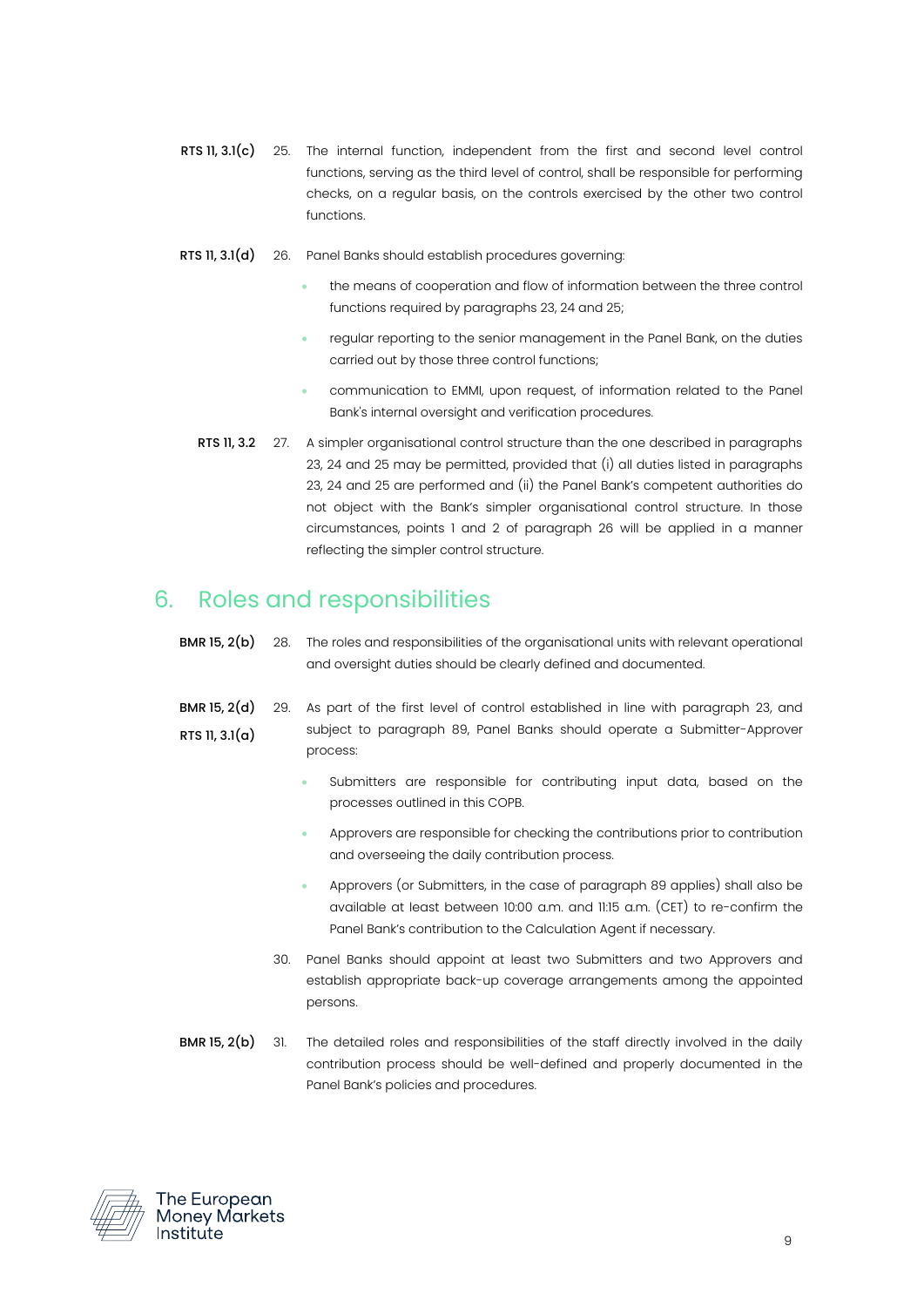# <span id="page-9-0"></span>7. Authorisation and acknowledgement by contributing staff

- <span id="page-9-2"></span>RTS 15, 2.2 32. Panel Banks should ensure that a person is only permitted to act as a submitter of input data on behalf of the Panel Bank if the latter is satisfied that the person has the necessary skills, knowledge, training and experience for the role.
- RTS 15, 2.2 33. Panel Banks should establish and apply a due diligence process to verify that a person has the necessary skills, knowledge, training and experience to submit input data on its behalf. This process shall include checks to verify (i) the person's identity, (ii) the person's qualifications and (iii) the person's reputation, including whether the person has been previously excluded from submitting input data to a benchmark for reasons of misconduct.
- BMR 15, 2(b) RTS 15, 2.2 34. The staff involved in the contribution process must acknowledge their appointments to these roles and confirm that they understand and comply with their responsibilities with respect to the contribution process as set out in this COPB and any associated Panel Bank policies and procedures.
- BMR 15, 2(b) RTS 11, 2.1(a) RTS 15, 2.3 35. Panel Banks must communicate to EMMI the names of the authorised persons involved in the EURIBOR contribution process using the form established by EMMI for such a purpose. Any changes in the appointments should be communicated immediately to EMMI.
- BMR 15, 2(b) RTS 11, 3.1(a) 36. Appointments and acknowledgements should be reconfirmed at least annually, and thereafter communicated to EMMI.

RTS 15, 2.3

#### <span id="page-9-1"></span>8. Ethical standards

- BMR 15, 2(d) 37. Panel Banks should develop a set of ethical standards specifically addressing the contribution activities. Panel Banks should communicate these standards clearly to their relevant staff and require them to confirm their adherence. Panel Banks should provide training in these standards, periodic reminders, and refresher courses.
- BMR 15, 2(d) 38. All staff associated with the operation and control of the contribution activities should act with integrity in carrying out their duties. They should not use any information that they obtain in the course of their duties in return for monetary or other rewards or for personal interest. They should not disclose such information other than in association with their prescribed duties for performing the contributions.
- BMR 15, 2(d) 39. Panel Bank staff must not attempt to inappropriately influence the contribution process in any manner including, but not limited to, by manipulating, attempting

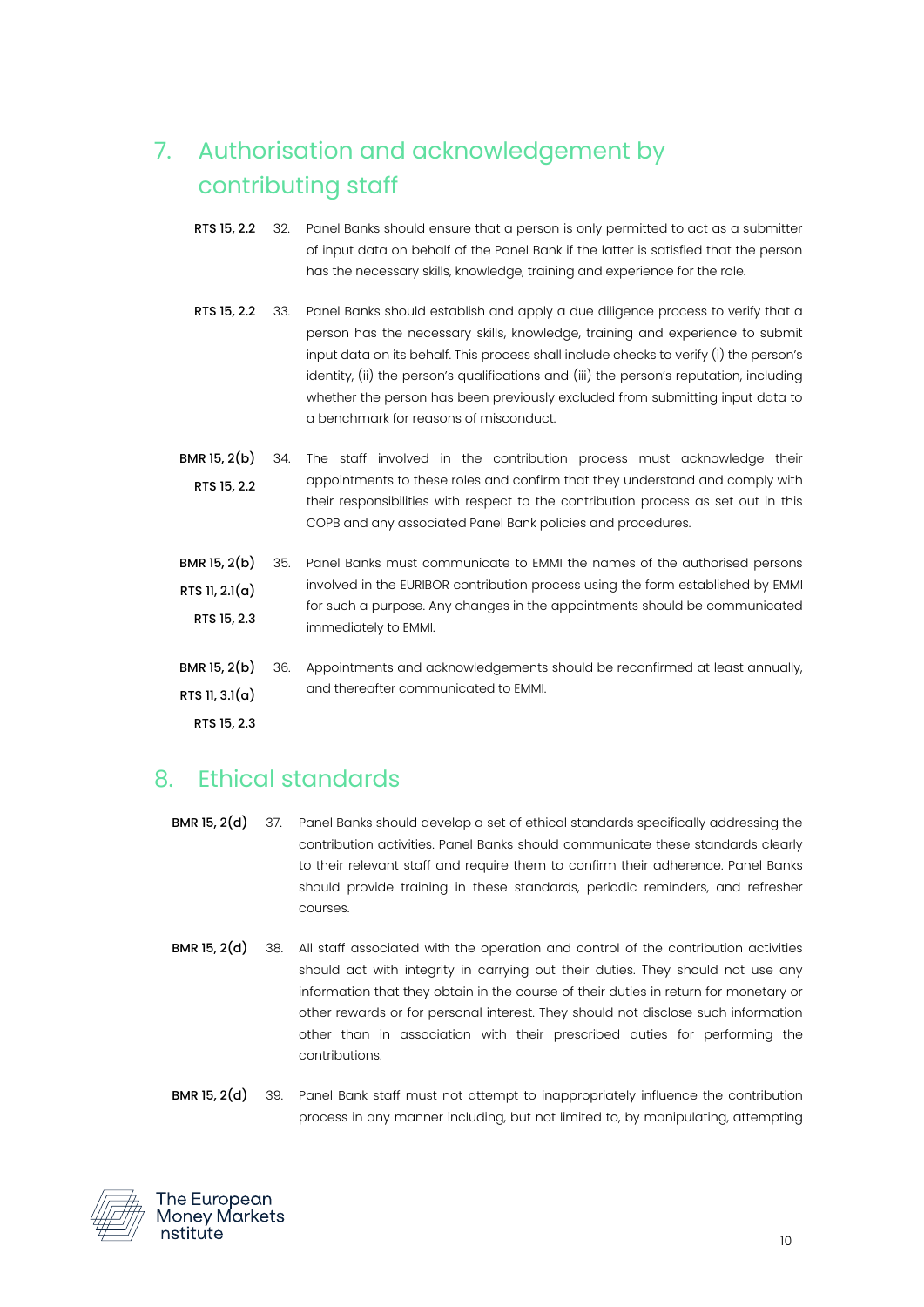to manipulate, or colluding in an actual or attempted manipulation of a contribution of their own or any other Panel Banks.

- BMR 15, 2(d) 40. Panel Bank staff should, furthermore, not engage in any activity with the objective of violating any applicable regulatory requirements, administrator requirements, or internal Panel Bank policies related to contribution activities.
- BMR 15, 2(d) 41. All staff should immediately report, using established escalation channels, including whistleblowing, if they suspect that any person is engaging in any of the activities described above, either currently or in the past.

#### <span id="page-10-0"></span>9. Conflicts of interest

**BMR 15, 2(d)** 42. Panel Banks should establish and maintain an effective Conflicts of Interest Policy RTS 15, 8 to enable them to identify potential conflicts of interest that may arise with respect to their EURIBOR contributions activities.

- RTS 15, 8 43. The Conflicts of Interest Policy established by Panel Banks should address:
	- the process for identifying and managing conflicts of interest, including internal escalation of conflicts of interest;
	- steps to prevent, or minimise the risk of conflicts of interest in the process for recruiting staff involved in the contribution process;
	- steps to prevent, or minimise the risk of conflicts of interest in the remuneration policies for the staff involved in contribution activities;
	- steps to prevent, or minimise the risk of conflicts of interest arising from the Panel Bank's management structure;
	- requirements with respect to communications between staff involved in the contribution process and other Panel Bank's staff;
	- any physical or organisational separation between submitters and other staff required to prevent, or minimise the risk of, conflicts of interest;
	- rules and measures to address any financial exposure that the Panel Bank may have to a financial instrument or financial contract with references to EURIBOR.
- **RTS 11, 3(b)** 44. Where the input data is contributed from a front office function, the Conflicts of Interest policy established by Panel Banks should ensure:
	- the identification and disclosure to the administrator of actual or potential conflicts of interest concerning any of the Panel Bank's front office function staff who are involved in the contribution process;
	- the absence of or any direct link between the remuneration of a submitter and the value of the benchmark, the value of specific contributions made or the performance of any activity carried on by the Panel Bank that might give rise to a conflict of interest related to the contribution of input data and other front office function staff;



The European **Money Markets** Institute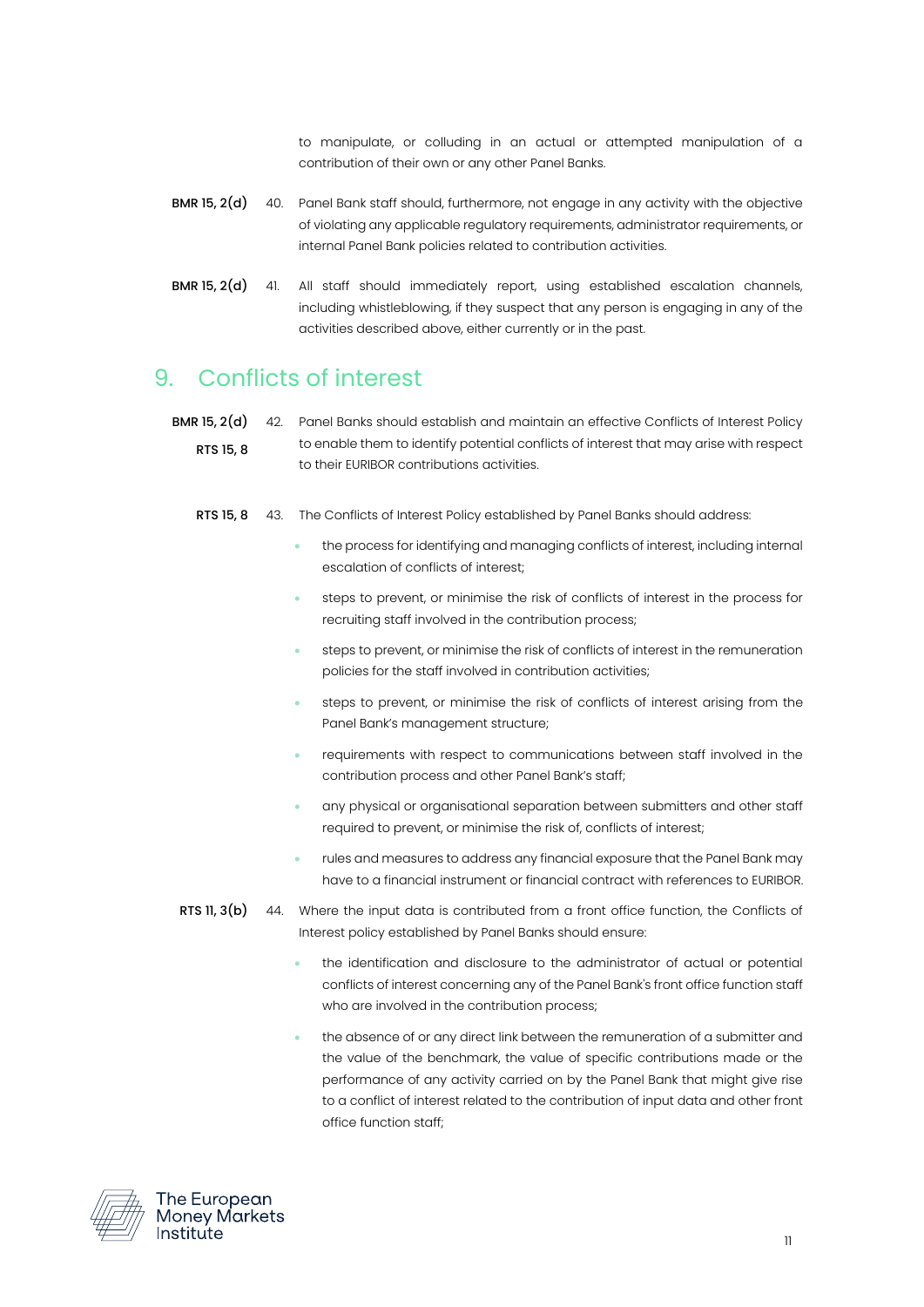- a clear segregation of duties and a physical separation between front office function staff involved in contributing input data and other front office function staff;
- effective controls over the exchange of information between front office function staff and other staff of the Panel Bank involved in activities that may create a risk of conflicts of interest, insofar as the information being exchanged is information that may affect the input data contributed;
- the existence of contingency provisions in case of temporary disruption of the controls regarding the exchange of information referred to hereinabove;
- the taking of measures to prevent any person from exercising inappropriate influence over the way in which front office function staff involved in contributing input data carry out their activities.
- RTS 11, 3.2 45. A simpler organisational control structure may be permitted under the conditions set out in paragrap[h 27.](#page-8-3)
- <span id="page-11-3"></span>RTS 15, 8 46. Panel Banks should establish a register of conflicts of interest to record any conflicts of interest identified and any measures taken to manage them, together with requirements to keep the register up-to-date and to provide internal or external auditors with access to it.
- RTS 15, 8 47. Panel Banks' staff involved in the contribution process should be trained in all policies, procedures and controls relating to the identification, prevention and management of conflicts of interest.

#### <span id="page-11-0"></span>10. Communications

BMR 15, 2(d) 48. Panel banks should establish and maintain controls on communications, both within the Panel Bank, and between the Panel Bank and third parties, including other Panel Banks or brokers, to avoid any inappropriate influence over Submitters and Approvers and any collusive activity with respect to data used to derive the Panel Bank's contribution. Communications include, but are not limited to, physical documents, emails, exchanges through other electronic messaging systems, or telephone conversations. Communications include internal exchanges between staff at the Panel Bank, and between Panel bank staff and external parties.

# <span id="page-11-1"></span>Determination and validation of contributions

#### <span id="page-11-2"></span>10.1 General principles

BMR 15, 2(d) 49. Panel Banks should observe the following general principles, elaborated further in this section, in developing and corroborating their contributions for EURIBOR.



The European **Money Markets** Institute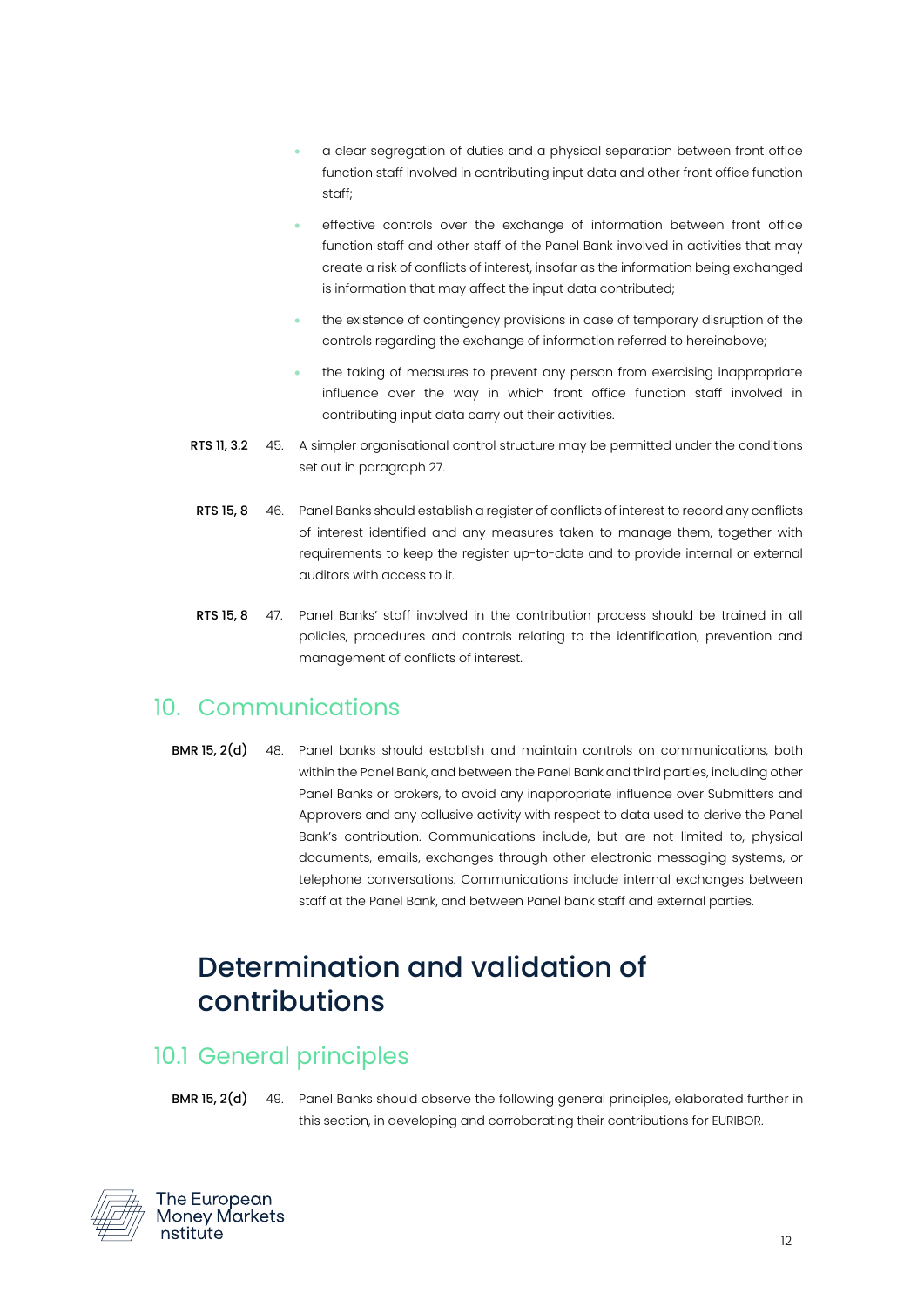- BMR 15, 2(d) 50. Panel Banks' adherence to these principles shall be evaluated as part of the independent reviews described in Sectio[n 21.](#page-22-0)
- BMR 15, 2(d) RTS 15, 3 51. Panel banks should develop comprehensive, structured and documented policies and procedures for determining EURIBOR contributions.
- BMR 15, 2(d) 52. Contributions should be prepared by an authorised Submitter, according to the Policies and Procedures for the Panel Bank's contributions. Level 3 contributions should be reviewed for plausibility by an authorised Approver prior to contribution.
- BMR 15, 2(d) 53. Panel Banks should develop effective procedures for the corroboration of Level 3 contributions with a clear audit trail to facilitate subsequent reviews.
- BMR 15, 2(d) 54. Following the guidelines provided by EMMI, Panel Banks should establish clear criteria for the purposes of deriving Level 3 contributions, having regard to the EURIBOR specification.
- BMR 15, 2(d) RTS 15, 1 RTS 15, 3 55. Following the guidelines provided by EMMI, Panel Banks should develop a clear list of priorities as far as data inputs for their Level 3 contributions are concerned.

#### <span id="page-12-0"></span>11. Contributions toward EURIBOR Hybrid Methodology

- **BMR 11, 1(a)** 56. EMMI seeks to ground the calculation of EURIBOR, to the extent possible, in euro money market transactions that reflect the Underlying Interest, as defined in the Benchmark Determination Methodology for EURIBOR (BDM).
- **BMR 11, 1(c)** 57. The EURIBOR Determination Methodology follows a hierarchical approach RTS 11, 2 BMR 15, 2(a) consisting of three levels, as described in the BDM. Each day, each individual Panel Bank's contribution, for each defined EURIBOR tenor, will be determined on the basis of one of the methodology levels:
	- Level 1. Contribution based solely on transactions in the Underlying Interest at the defined tenor from the prior TARGET2 day, using a formulaic approach specified by EMMI;
	- Level 2. Contribution based on transactions in the Underlying Interest across the money market maturity spectrum and from recent TARGET2 days, using a defined range of formulaic calculation techniques specified by EMMI.
	- Level 3. Contribution based on transactions in the Underlying Interest and/or other data from a range of markets closely related to the unsecured euro money market, using a combination of modelling techniques and/or the Panel Bank's judgment, following the guidelines provided by EMMI in Section [13.](#page-13-1)

A full account of the methodology can be found in the BDM.

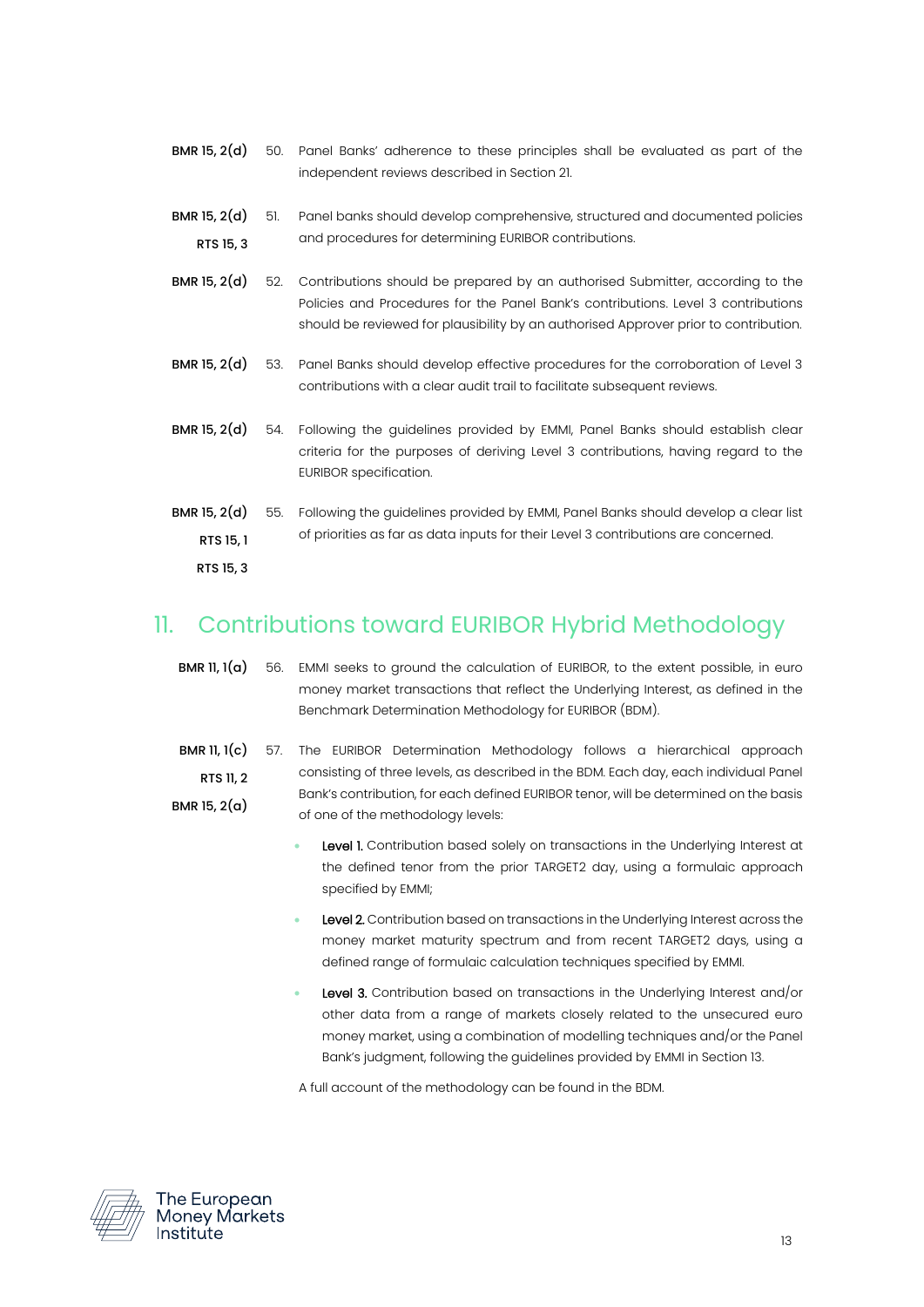## <span id="page-13-0"></span>12. Guidelines for the conversion of Level 1 floating rate transactions

- BMR 11, 1(c) BMR 15, 2(a) 58. Transactions conducted at a floating rate, provided that they reference the unsecured euro overnight interest rate, are considered as eligible as Level 1 inputs (cf. EURIBOR Benchmark Determination Methodology, paragraph 19).
- <span id="page-13-4"></span><span id="page-13-3"></span><span id="page-13-2"></span>BMR 11, 1(c) BMR 15, 2(a) 59. EMMI requires Panel Banks to report these transactions as per the Technical Specifications for Panel Banks, including:
	- a) the applicable ISIN code for the reference rate index of the transaction;
	- b) the number of basis points added to or deducted from the underlying reference rate to calculate the actual interest rate applicable for a given period at issuance of the floating rate instrument (commonly known as *spread*); and
	- c) the equivalent fixed rate of the transactions.
- <span id="page-13-5"></span>BMR 11, 1(c) BMR 15, 2(a) 60. Panel Banks are responsible for the conversion of the floating rate inferred fro[m a\)](#page-13-2) an[d b\)](#page-13-3) in paragraph [59](#page-13-4) above to the fixed-rate equivalent in [c\).](#page-13-5)
- **BMR 11,**  $1(c)$  61. BMR 15, 2(a) The rate conversion should be automatised to the greatest extent possible, and should be performed as close to the time of execution of the transaction as technically feasible, in order to avoid potential misalignment of prices for similar products.
- BMR 11, 1(c) BMR 15, 2(a) 62. The conversion methodology applied by Panel Banks should be reviewed and approved at least annually by an independent Risk Management or equivalent function within the Panel Bank with sufficient expertise and market knowledge to render an informed judgment and recommendations, if any, for adjustment.
	- 63. EMMI performs periodic surveys of conversion methodologies and provides feedback to Panel Banks on how each individual Panel Bank's approach compares to peers. However, each Panel Bank is ultimately responsible for the analytic and operational robustness of its approach.

## <span id="page-13-1"></span>13. Guidelines for Panel Bank's Level 3 contributions general principles

- BMR 11, 1(c) 64. Level 3 contributions may be based on two sources of data:
- BMR 15, 2(a)
- Additional transactions in the Underlying Interest that were excluded from Level 1 and Level 2 contributions; and/or
- Other data from a range of markets closely related to the unsecured euro money market.

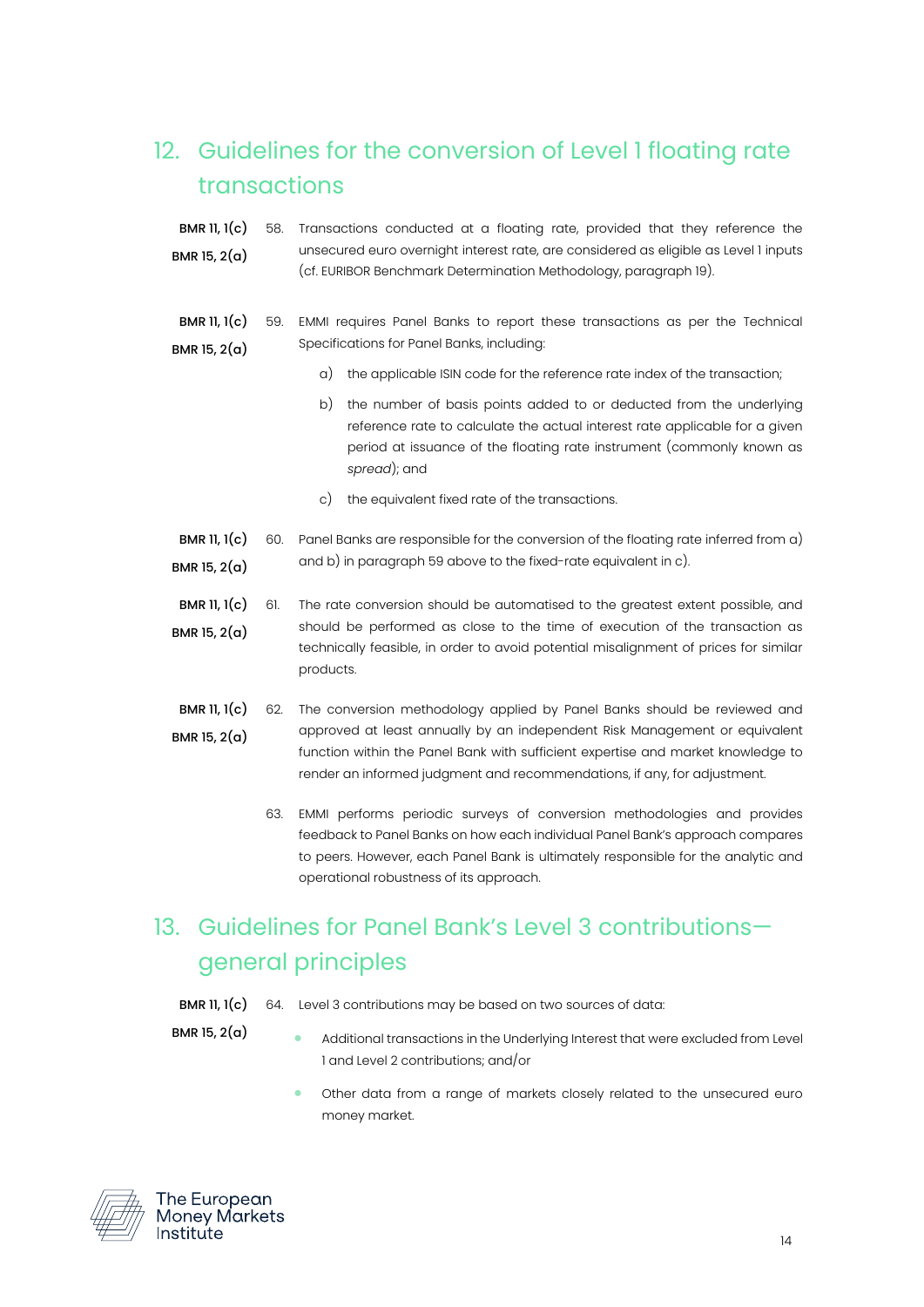- BMR 11,  $1(c)$ BMR 15, 2(a) RTS 15, 5 65. Panel Banks should determine a Level 3 contribution using the data in Section [12](#page-13-0) through the application of a combination of modelling techniques and/or the Panel Bank's judgment.
- **BMR 15, 2(a)** 66. While EMMI does not mandate that Panel Banks employ a particular model or type of analysis in using data from these other markets, in making such determinations, each Panel Bank should reflect its own particular circumstances and business patterns, funding and liquidity management, while observing the General Principles given below.
- **BMR 15, 2(a)** 67. A Level 3 contribution should reflect the average rate of borrowing by the Panel Bank over the TARGET2 day preceding the day of publication.
	- RTS 15, 1 68. Panel Banks should have regard to the robustness of their approach in providing RTS 15, 5 an accurate estimate of their unsecured funding costs, and especially in times of market or institutional stress.
	- RTS 15, 5 69. Each Panel Bank acknowledges that it bears full responsibility for the particular determination methodologies and data sourcing that it employs in arriving at its Level 3 contributions.
		- 70. EMMI performs periodic surveys of methodologies and provides feedback to Panel Banks on how each individual Panel Bank's approach compares to peers. However, each Panel Bank is ultimately responsible for the analytic and operational robustness of its approach.
	- RTS 15, 5 71. Panel Banks should apply established risk management standards and practices to the governance, documentation, testing, implementation, review, recordkeeping and change control of Level 3 determination methods.
	- RTS 15.1 72. RTS 15, 3 RTS 15, 5 The specific approach adopted by each Panel Bank for their contribution under Level 3 should be fully documented. The approach should be reviewed and approved at least annually by an independent Risk Management or equivalent function within the Panel Bank with sufficient expertise and market knowledge to render an informed judgment and recommendations, if any, for adjustment.
	- RTS 15, 1 73. Within Panel Banks, clear roles and responsibilities should be established for:
	- RTS 15, 3 RTS 15, 5 • the overall design, approval, implementation and review of Level 3 determination methods;
		- the selection of specific input data and data sources; and
		- the ongoing monitoring of the performance in the Level 3 determination methods, and periodic review by independent functions and/or third parties.
		- 74. Panel Banks should provide, on request, to EMMI and the corresponding national competent supervisory authorities any information about their Level 3

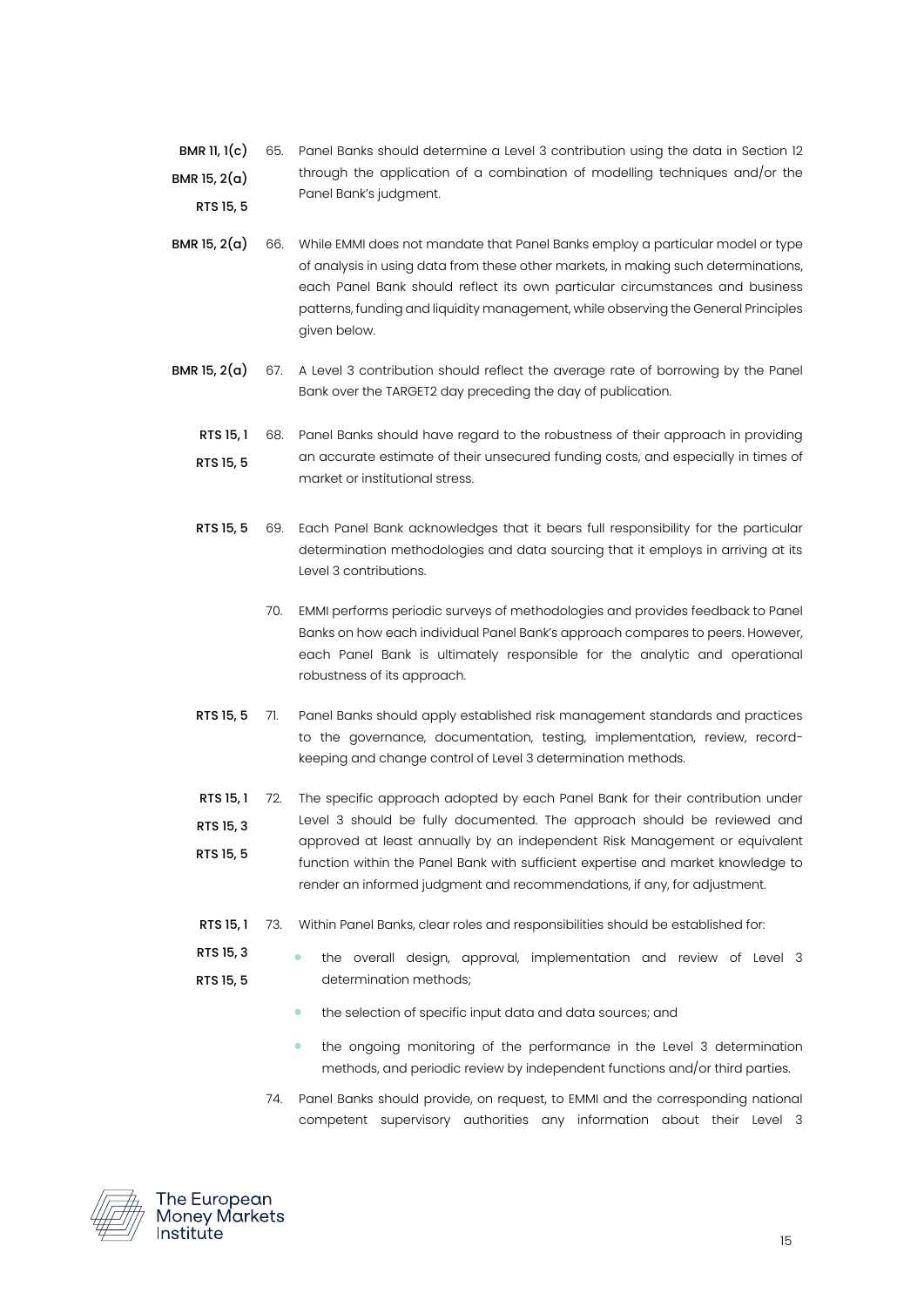determination methodologies, including methodology descriptions, performance and independent review reports. Any changes in a Panel Bank's Level 3 determination methodology should be brought to EMMI's attention.

- RTS 15, 1 75. Panel Banks should ensure that their determination methodologies for Level 3 contributions adequately reflect the differentiation in market drivers between each tenor.
- RTS 15, 1 76. Where data other than those used in Level 1 and Level 2 determinations are used as inputs for Level 3 contributions, these data should, where feasible:
	- be publicly available (subject to a possible subscription arrangement);
	- be sourced from regulated markets, trading venues or entities; or
	- possess or otherwise be amenable to an audit trail.
- RTS 15, 1 77. EMMI permits the use of data from prior days, including a Panel Bank's prior contributions, provided that such data are appropriately adjusted to take account of market movements or changes in the Panel Bank's relative borrowing costs from the time of the original contribution to the current reference period.

# <span id="page-15-0"></span>13.1 Use of data from additional transactions in the Underlying Interest

- BMR 11, 1(c) 78. EMMI requires that the determination of EURIBOR be anchored to the greatest extent possible in transactions in the Underlying Interest.
- BMR 11, 1(c) BMR 15, 2(a) RTS 15, 1 79. Panel Banks are expected to consider taking account of data from additional transactions that may have not been used in Level 1 or Level 2 contributions, provided that these transactions accurately1 reflect the individual Panel Bank's unsecured wholesale borrowing costs.
- BMR 11, 1(c) 80. Panel Banks may incorporate into their Level 3 contributions data derived from:
- BMR 15, 2(a) RTS 15, 1 • Transactions that would be qualified as Level 1 Eligible Transactions, except that they fall below the Minimum Size threshold;
	- Qualifying Non-Standard Maturity Transactions whose volumes allocated to Defined Tenors are below the tenor threshold; and
	- Transactions with Non-Financial Corporations, where such Corporations are not categorised as small business customers in the Basel III LCR regulations. These transactions should otherwise be Level 1 Eligible Transactions or be

<sup>1</sup> For the purpose of Level 3 contributions, as considered here, Panel Banks are permitted to exclude individual transactions or classes of transactions from their calculations if such transactions can reasonably be considered to be conducted at rates that do not reflect the bank's wholesale unsecured funding costs. Specifically, transactions with special pricing arrangements or with special structural terms can be so excluded.

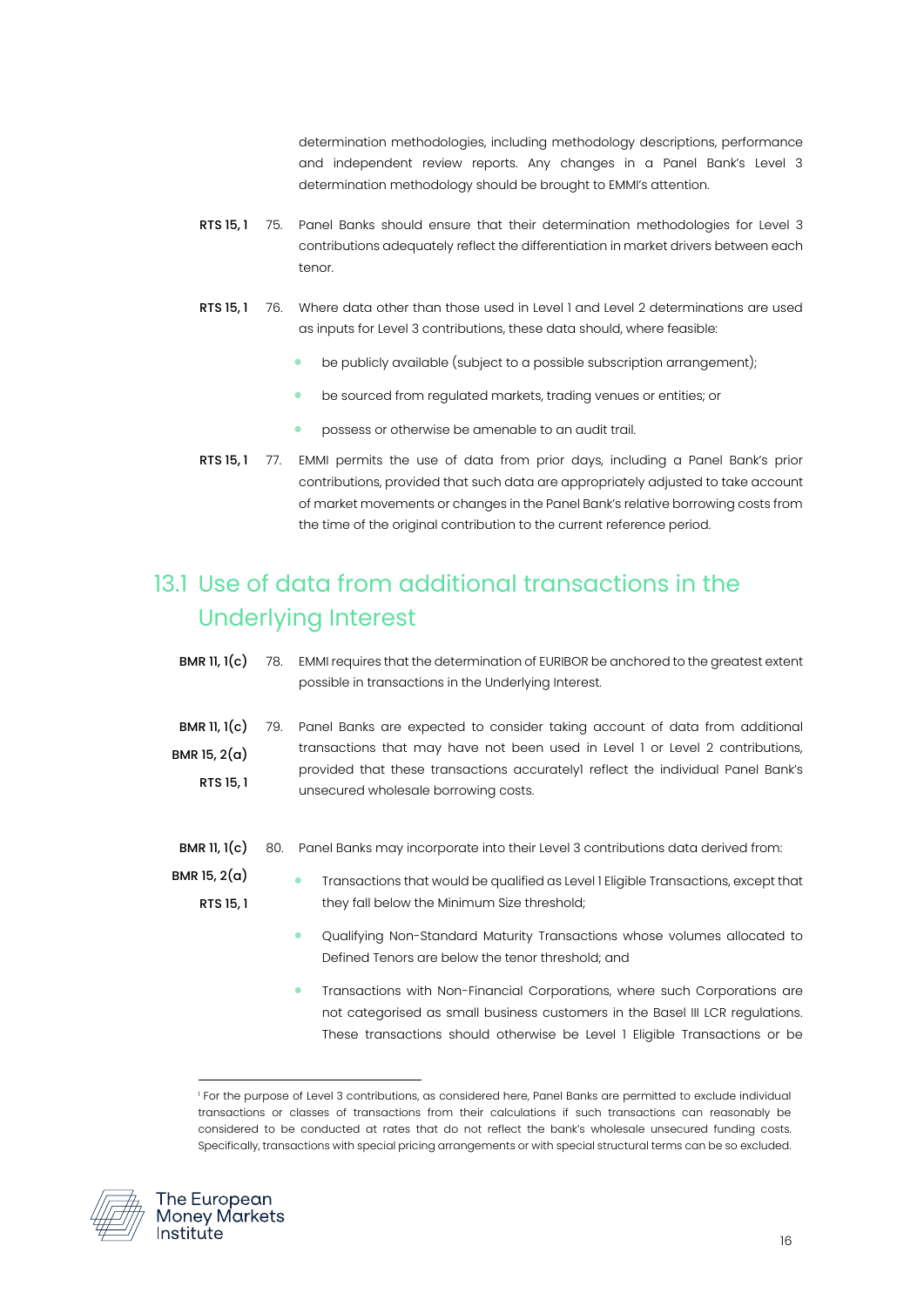Qualifying Non-Standard Maturity Transactions for the purposes of Level 2, but without restrictions on the notional volume.

#### <span id="page-16-0"></span>13.2 Use of data from other markets

BMR 11, 1(c)

- BMR 15,  $2(a)$ 
	- RTS 15, 1
- 81. In determining Level 3 contributions Panel Banks may also use data from markets that reflect or are closely correlated with the Underlying Interest of EURIBOR. EMMI considers that the markets and instrument types listed below generally fulfil this criterion:
	- Futures contracts referencing EURIBOR;
	- Forward Rate Agreements (FRAs), Fixed/Floating Interest Rate Swaps, and Basis Swaps referencing EURIBOR;
	- Overnight Index Swaps referencing the unsecured euro overnight interest rate or other short-term euro interest rates; and
	- Overnight and term securities financing transactions in euro.
- 82. Panel Banks may request EMMI to confirm the addition of other inputs.
- BMR 11, 1(c) BMR 15, 2(a) 83. Where a choice of such data exists for the particular market or set of instruments above, the following hierarchy of preferences should apply:

RTS 15, 1

- Data grounded in actual transactions, where the transaction reasonably reflects the Underlying Interest;
	- Data based on executable quotes;
	- Indicative prices, rates or quotes, with no firm commitment for execution;
	- Data reliant primarily on the expert judgment of the Panel Bank.

In considering this hierarchy of preferences, a Panel Bank should take account of the particular micro-structure of the specific market and the Panel Bank's role and level of activity in this market.

**BMR 11, 1(c)** 84. Panel Banks should take further into account the considerations regarding the BMR 15, 2(a) choice of markets and instruments, specific market and instrument types, and limitations of use included in the BDM.

#### <span id="page-16-1"></span>13.3 Consistency in choice of methods

BMR 15, 2(d) 85. Where a Panel Bank has a range of available methods for making a Level 3 contribution, the Panel Bank should seek to ensure that a particular method is applied consistently over time and with a documented rationale or criteria for switching between methods.

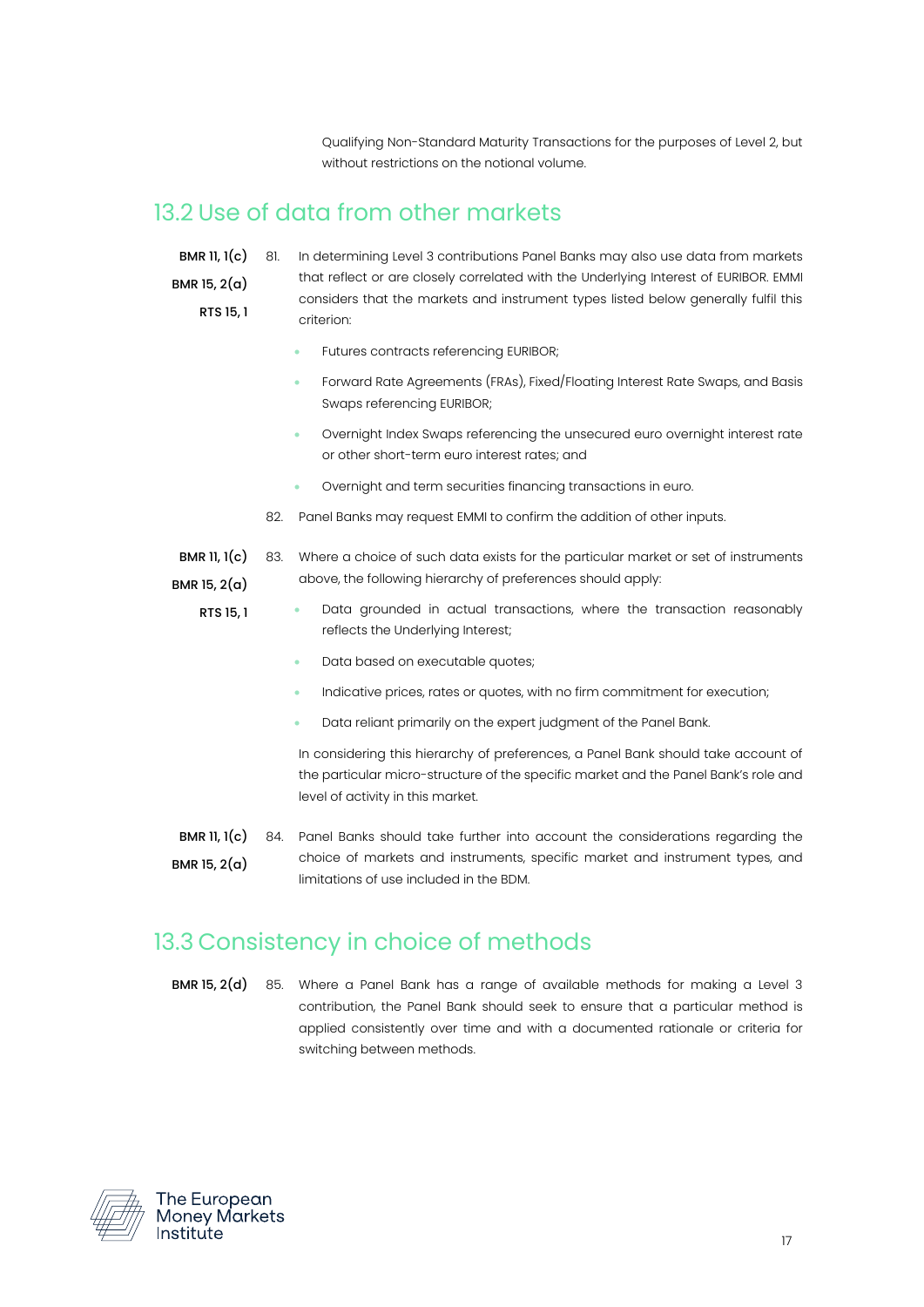## <span id="page-17-0"></span>14. Contribution procedures and controls

BMR 15, 2(d) 86. Panel Banks must provide their contributions:

#### RTS 15, 1

- in accordance with the definition of EURIBOR set out in the Benchmark Determination Methodology for EURIBOR;
	- in such a manner and format specified by EMMI in order to ensure the secure transfer of data<sup>2</sup>;
	- for the complete range of tenors as set out in the BDM;
	- on a timely basis, within the contribution window specified by EMMI;
	- on all days when the Trans-European Automated Real-time Gross Settlement Express Transfer (TARGET2) system is open;
	- ensuring the quality, integrity and accuracy of their contributions; and
	- respecting the technical reporting instructions.
- BMR 15. 2(d) 87. The actual transmission of the input data to the EURIBOR Calculation System should be automated to the extent feasible and overseen according to the third point in Paragrap[h 88](#page-17-1) below.
- <span id="page-17-1"></span>BMR 15, 2(d) RTS 15, 4.1 88. Panel Banks must have in place systems and controls including, among other things:
	- Pre-contribution checks to identify any suspicious input data, including checks in the form of a review of the data by a second person;
	- Post-contribution checks to confirm that the input data has been contributed in accordance with the requirements of the COPB and to identify any suspicious input data;
	- Monitoring of the transfer of input data to EMMI in accordance with the technical and operational procedures specified by EMMI.
	- RTS 15, 4.2 89. In the case of fully automated systems for the contribution of input data, in which natural persons are not able to modify the contribution of input data, the Panel Bank may opt not to establish the checks referred to in the first and second bullet points of in paragraph [88](#page-17-1) and the second bullet point of paragraph 29, as long as the following two conditions are satisfied:
		- The Panel Bank is able to monitor the proper functioning of the automated system on a continuous basis; and
		- The Panel Bank checks the automated system following any update or change to its software, before new input data is contributed.

<sup>&</sup>lt;sup>2</sup> As detailed in the Technical Specifications for Panel Banks.

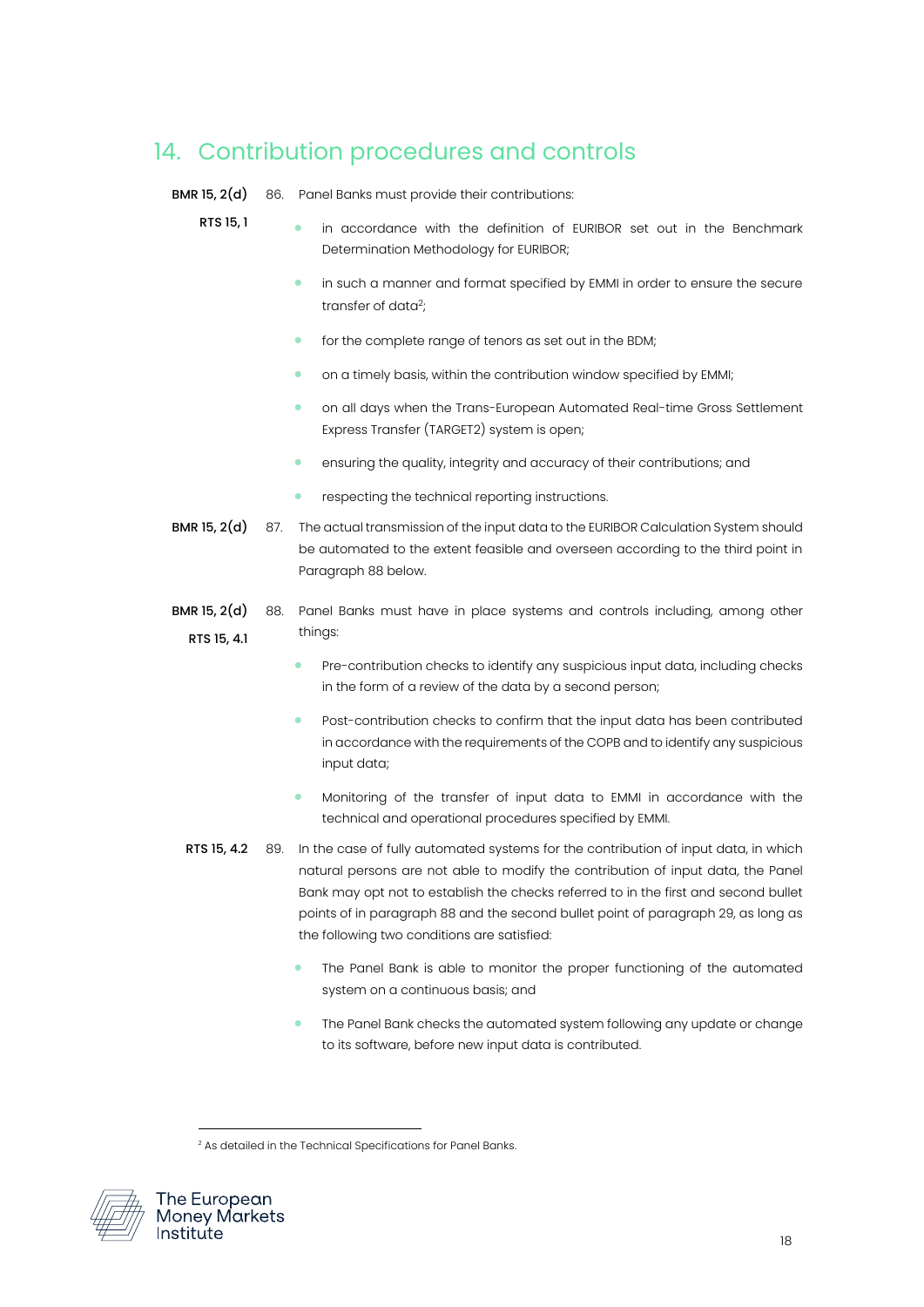- 90. The connection ID numbers and names of the Submitter and Approver, as applicable, for each daily contribution will be recorded and retained.
- RTS 15, 4.4 91. Panel Banks must review the systems and controls established by it concerning the contribution of input data on a regular basis and, in any event, at least annually.

# <span id="page-18-0"></span>Control environment

#### <span id="page-18-1"></span>15. Confidentiality and data protection

- 92. A Panel Bank's contribution rates should be classified and treated as confidential, non-public, price-sensitive information – or similar classification defined by the Bank. This designation should be reflected in the operating procedures adopted by the Panel bank for the handling of such information.
- 93. Panel Banks should maintain contingency arrangements should information related to its contributions be exposed to unauthorised parties, either within or outside the Panel Bank, before such information is publicly available. In such cases, EMMI and competent supervisory authorities should be notified promptly, in accordance with established provisions for the exposure of confidential data.
- 94. The system(s) used for the contribution process must meet minimum security standards in order to avoid unwanted, uncontrolled changes and amendments to the contribution (e.g. personal logins, passwords, etc.).

#### <span id="page-18-2"></span>16. Record retention

- BMR 15, 2(d) RTS 15, 6 95. Panel Banks should retain records of all relevant aspects of their activities with respect to their EURIBOR contribution activities and establish record-keeping policies that ensure that a record is kept by the Panel Bank of all information necessary to check its adherence to the COPB.
- BMR 15, 2(d) RTS 15, 6 96. Records should be retained in a register and format that makes it readily accessible for future reference. Appropriate security measures should be applied so that records cannot be changed or manipulated. Records should be furnished to independent reviewers, EMMI and competent supervisory authorities in a timely manner upon request.
- BMR 15, 2(d) RTS 15, 6 97. Physical and electronic records should be retained for a minimum period of five years. Telephone conversations or electronic communications should be retained for a minimum period of three years.
- BMR 15, 2(d) RTS 15, 6 98. Records retained by Panel Banks should include:

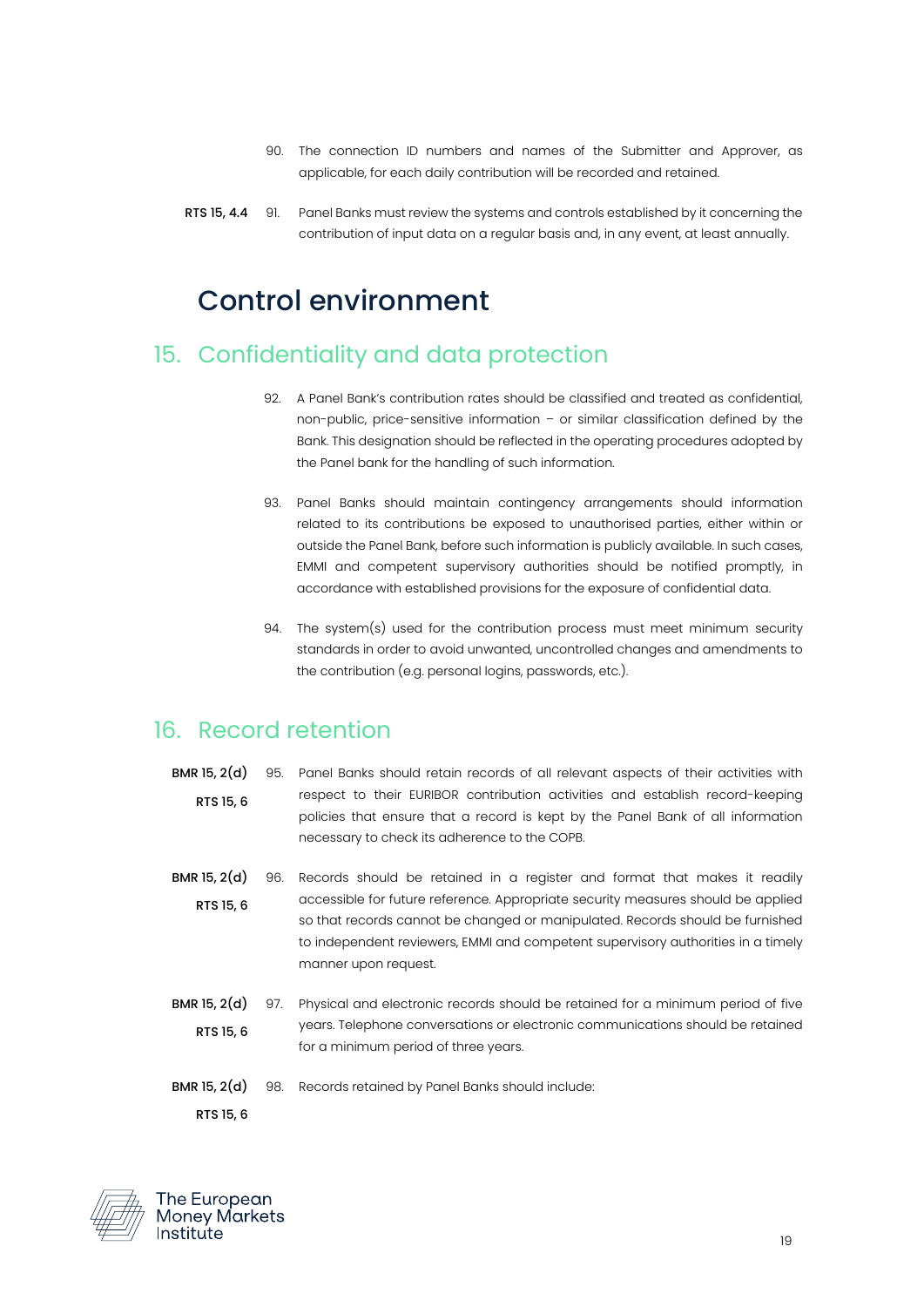- Policies and procedures relating to the governance, oversight and methodologies applied for the contribution of input data – including the signoff of input data – and any material changes to those policies and procedures.
- The register of conflict of interest referred to in paragrap[h 46](#page-11-3) of this COPB.
- Reports produced from the independent review processes, including regular monitoring reports and the reports of internal and external auditors. Subsequent reports on actions taken and progress in implementing remedial actions should also be retained.
- Records of contribution queries and complaints, and their respective outcomes.
- Listing of the submitters, approvers and other persons performing checks in respect of contributions, including their names and roles with the Panel Bank's organisation and the dates when they were authorised and, where applicable, ceased to be authorised to carry out their contribution-related roles.
- Any disciplinary actions taken against any Panel Bank staff in respect of benchmark-related activities.
- Communications of the Panel Bank with EMMI or the Calculation Agent.
- Daily records of each contribution of input data, including:
	- i. the input data contributed;
	- ii. the data taking into account in determining the input data contribution, and any data that was excluded;
	- iii. any use of discretion and related rationale;
	- iv. any input data checks undertaken;
	- v. any communications in relation to the contribution of input data between the submitter and anyone within the Panel Bank's organisation performing checks in respect of contributions.
- BMR 15, 2(d) 99. Submitters and Approvers should conduct all communications related to the RTS 15, 6 contributions activities on the Panel Bank's recorded communications systems (email, phone or other) or on systems specifically provided by EMMI for the transmission of input data. No communication related to contributions should be conducted in a manner that prevents the Panel Bank from recording them.

## <span id="page-19-0"></span>17. Complaints procedures and reporting of suspicious input data

BMR 15, 2(d) RTS 15, 7 100. Panel Banks should establish, implement and enforce policies and procedures for handling complaints and reporting of suspicious input data from internal or third parties, including EMMI and the Calculation Agent, in respect of their Panel Bank obligations or of other factors of which they become aware that may compromise the integrity of the EURIBOR.

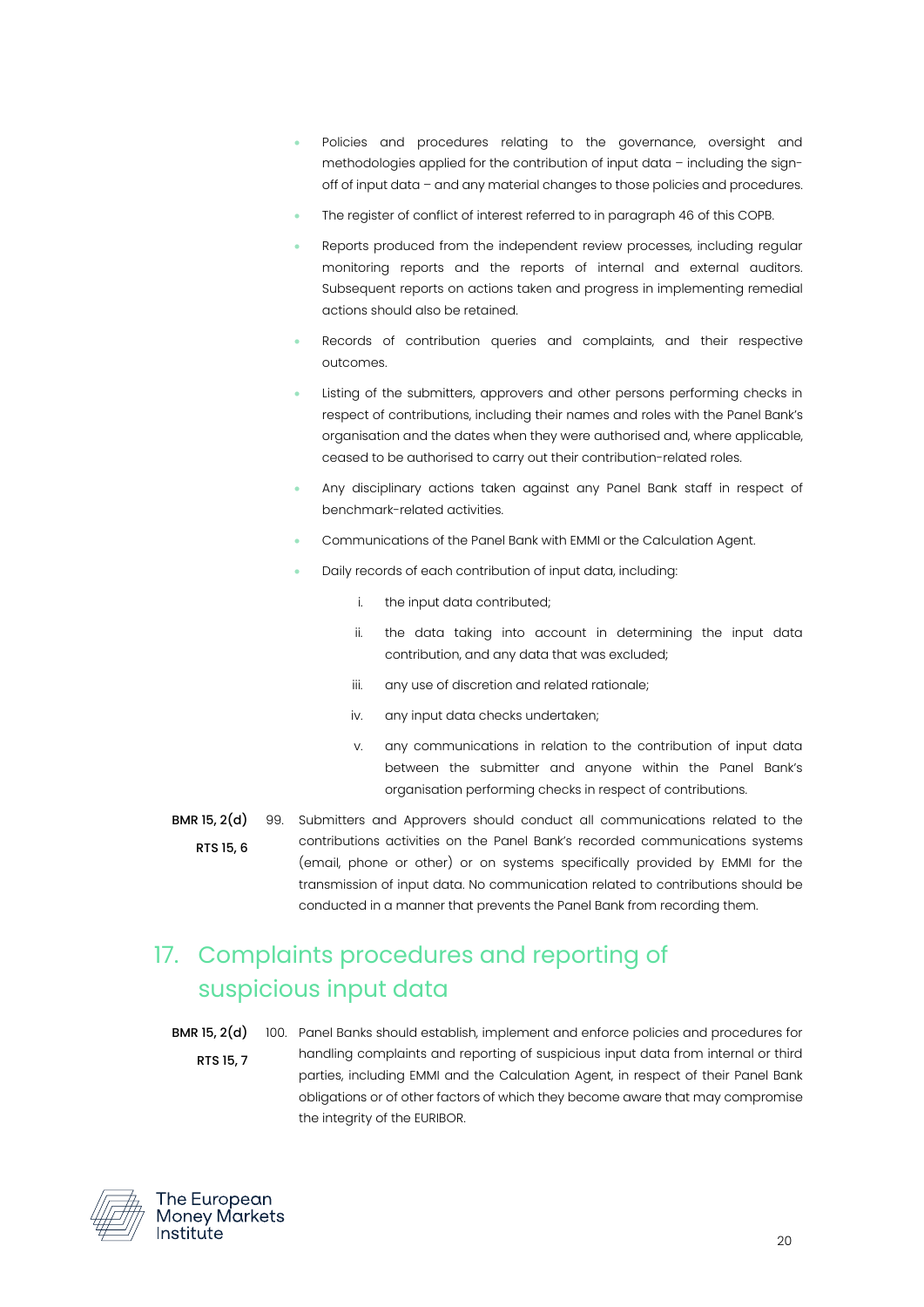- BMR 15, 2(d) 101. These policies and procedures should cover at a minimum:
	- RTS 15, 7 • the assignment of overall responsibility for complaints management to an independent function (typically Compliance) and to the Panel Bank's senior management;
		- the operational processes to record to record all complaints and reporting of suspicious input data;
		- the implementation and communication to staff of a well-documented complaints and whistleblowing escalation process within the Panel Bank;
		- the timely allocation of sufficient staff resources, independent from the staff involved in the contribution process, to review and investigate complaints;
		- the review of complaints by senior independent management, the Chief Compliance Officer or equivalent;
		- the reporting of material complaints or reporting of suspicious input data, actions recommended, and/or actions taken, to the Chief Executive Officer and/or Board of Directors; and
		- the reporting of misconduct and internal disciplinary proceedings to competent supervisory authorities.
- **BMR 15, 2(d)** 102. The Panel Bank should inform EMMI and the competent supervisory authority RTS 15, 7 without delay if they suspect that any person is manipulating, attempting to manipulate, or colluding in an actual or attempted manipulation of a EURIBOR contribution or fixing, either currently or in the period from the Effective Date of this COPB.
- **BMR 15, 2(d)** 103. Any material report of suspicious input data shall be addressed to EMMI using one RTS 15, 7 of the following means of communications:
	- EMMI complaints or whistleblowing channels:
	- <https://www.emmi-benchmarks.eu/emmi/complaint-form-portal.html>
	- [https://www.emmi-benchmarks.eu/emmi/euribor-whistleblowing-web](https://www.emmi-benchmarks.eu/emmi/euribor-whistleblowing-web-portal.html)[portal.html](https://www.emmi-benchmarks.eu/emmi/euribor-whistleblowing-web-portal.html)
	- By addressing a report to EMMI's Compliance officer: [compliance@emmi](mailto:compliance@emmi-benchmarks.eu)[benchmarks.eu](mailto:compliance@emmi-benchmarks.eu)

# <span id="page-20-0"></span>Accountability

#### <span id="page-20-1"></span>18. General principles

BMR Annex 1 104. Panel Banks should establish, implement and maintain policies for independent reviews of their compliance with Panel Bank obligations in relation to EURIBOR contributions.

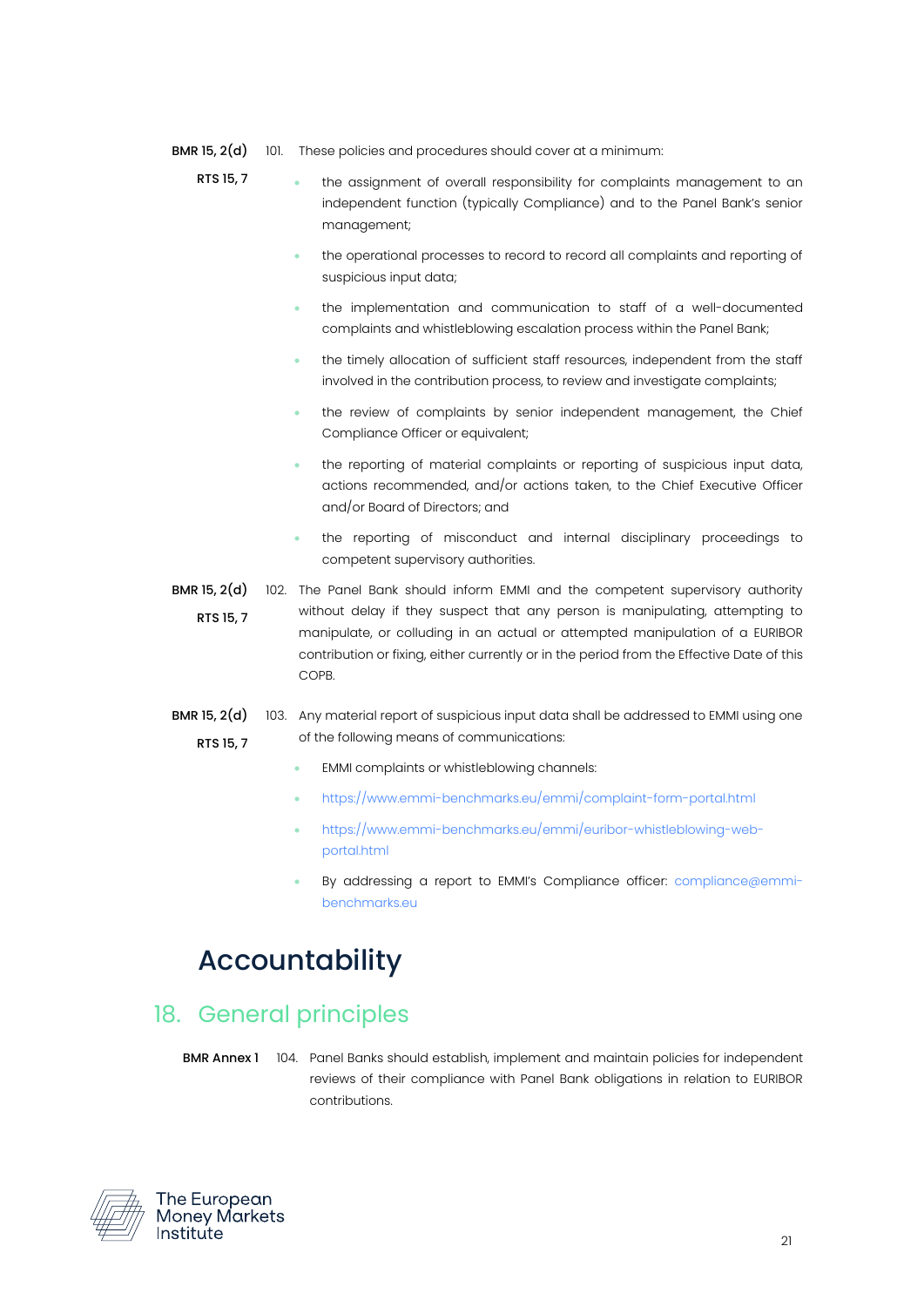- BMR Annex 1 105. Such reviews should include:
	- RTS 15, 4.4 • monitoring of input data and review of the contribution process by independent Risk Management and/or Compliance functions on a regular basis;
		- review of the systems and controls concerning the contribution of input data at least annually;
		- review by an external auditor according to section 21 below at least every two years;
		- review by the Panel Bank's Internal Audit function according to section 20 below at least every two years, provided that either an internal audit, an external audit or both are conducted each calendar year.
		- 106. Reports of the findings of the reviews, recommendations and follow-up actions should be made to senior management.
- <span id="page-21-2"></span>BMR 15, 2(d) RTS 15, 7 107. Any material issues arising from the reviews including any material findings from the internal and external audits, as determined by the senior executive responsible for the review, should be reported on a timely basis to EMMI and to the Panel Bank senior management so that mitigating actions can be taken. In particular, where a review uncovers material breaches or unethical behaviors in the contributions process, EMMI and the competent supervisory authority should be immediately informed.
	- 108. EMMI shall have the right to commission an external audit of one or more Panel Bank's EURIBOR contributions activities if EMMI has reasonable grounds to believe that the integrity of the EURIBOR benchmark is being compromised as a result of such activities.

#### <span id="page-21-0"></span>19. Monitoring

BMR Annex 1 RTS 15, 4.4 109. The Panel Bank's independent Risk Management, Compliance or equivalent function should monitor contribution activities for conformity with the COPB, BDM, applicable regulation – in particular BMR – and other internal controls.

#### <span id="page-21-1"></span>20. Internal audit

- 110. The Panel Bank's Internal Audit function should evaluate that the Panel Bank has in place internal processes and procedures in accordance with the COPB and BDM, and that these are fully implemented. It shall monitor and evaluate the effectiveness and efficiency of internal controls, risk management and governance systems.
- RTS 15, 4.4 111. The Internal Audit should also review and validate all policies, procedures and operating processes relating to EURIBOR contributions. Internal Audit may conduct